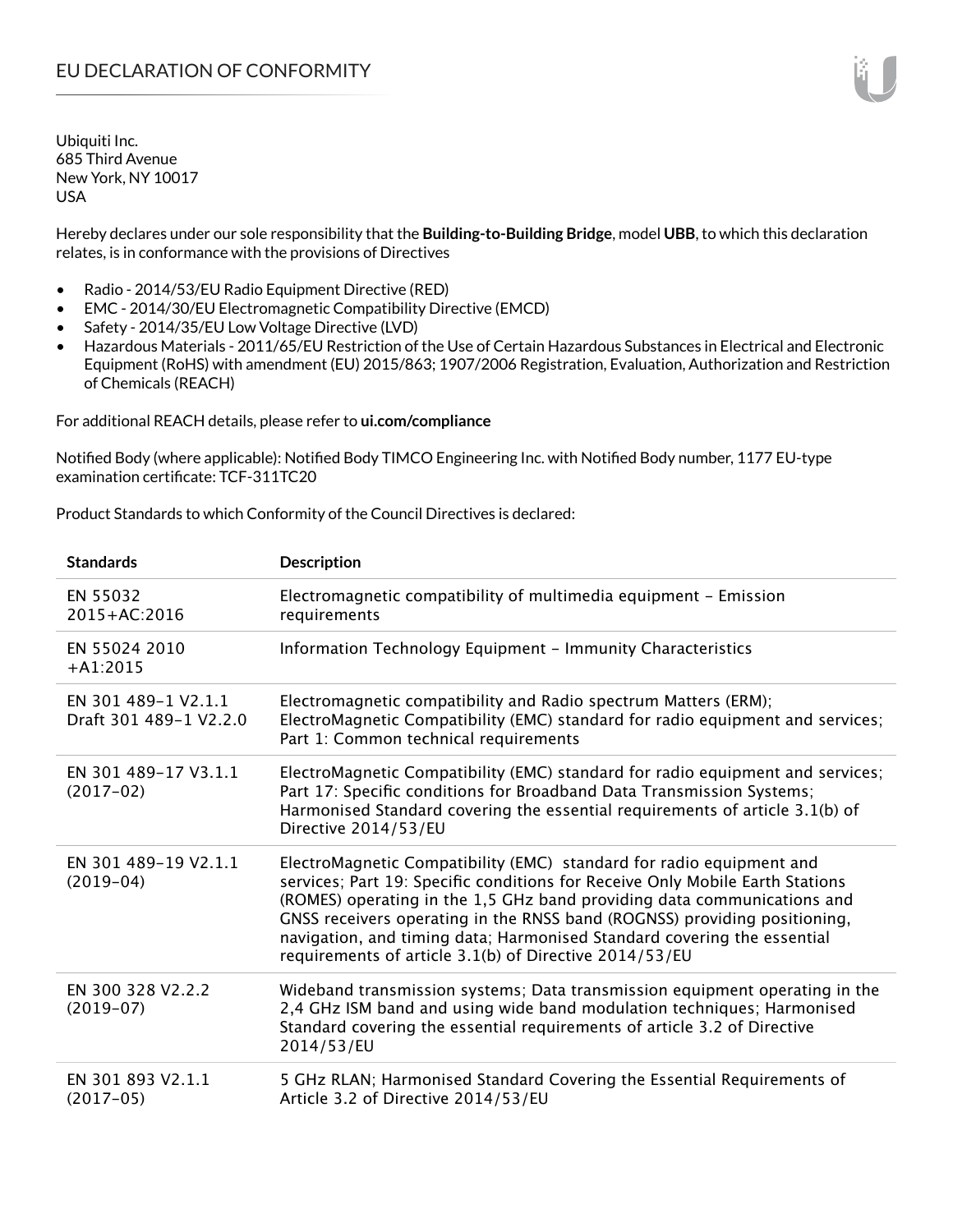# DECLARATION OF CONFORMITY

| <b>Standards</b>                 | <b>Description</b>                                                                                                                                                                                                                                                                                         |
|----------------------------------|------------------------------------------------------------------------------------------------------------------------------------------------------------------------------------------------------------------------------------------------------------------------------------------------------------|
| EN 302 567 V2.1.1<br>$(2017-07)$ | Broadband Radio Access Networks (BRAN); 60 GHz Multiple-Gigabit WAS/RLAN<br>Systems; Harmonized EN Covering the Essential Requirements of Article 3.2 of<br>the R&TTE Directive                                                                                                                            |
| EN 303 413 V1.1.1<br>$(2017-06)$ | Satellite Earth Stations and Systems (SES); Global Navigation Satellite System<br>(GNSS) receivers; Radio equipment operating in the 1 164 MHz to 1 300 MHz<br>and 1559 MHz to 1610 MHz frequency bands; Harmonised Standard covering<br>the essential requirements of article 3.2 of Directive 2014/53/EU |
| EN 62311 2008                    | Assessment of electronic and electrical equipment related to human exposure<br>restrictions for electromagnetic fields (0 Hz - 300 GHz)                                                                                                                                                                    |
| EN 62368-1<br>2014+A11:2017      | Audio/video, information and communication technology equipment – Part 1:<br>Safety requirements                                                                                                                                                                                                           |
| <b>CE Marking</b>                | C E                                                                                                                                                                                                                                                                                                        |

Mark Feil Compliance Manager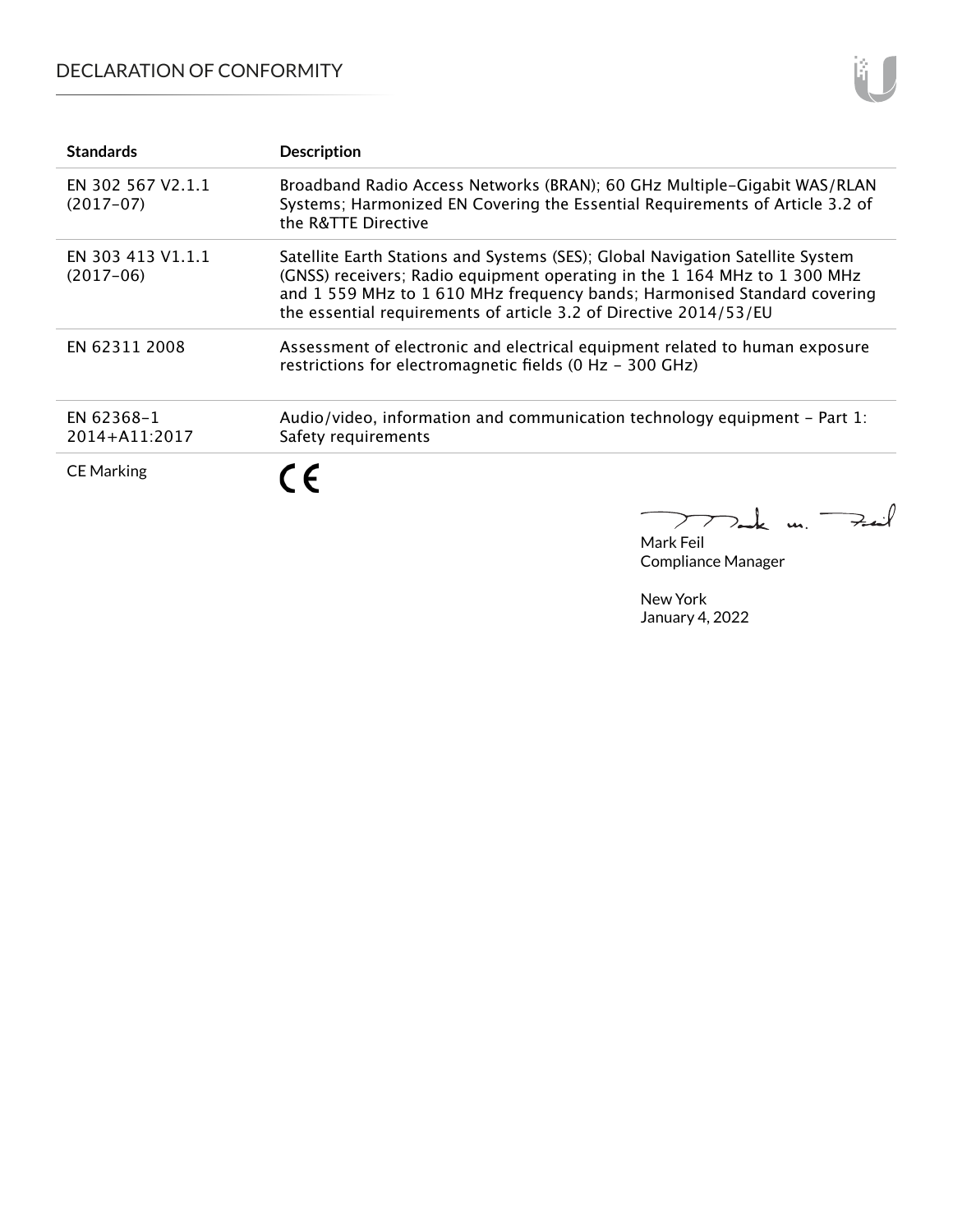## **UBB**

### **български** [Bulgarian]

С настоящото Ubiquiti декларира, че това устройство UBB е в съответствие със съществените изисквания и други приложими разпоредби на Директиви 2014/53/EC, 2014/30/ЕС, 2014/35/ЕС.

## **Hrvatski** [Croatian]

Ubiquiti ovim putem izjavljuje da je ovaj uređaj UBB sukladan osnovnim zahtjevima i ostalim bitnim odredbama Direktiva 2014/53/EU, 2014/30/EU, 2014/35/EU.

## **Čeština** [Czech]

Ubiquiti tímto prohlašuje, že toto UBB zařízení, je ve shodě se základními požadavky a dalšími příslušnými ustanoveními směrnic 2014/53/EU, 2014/30/EU, 2014/35/EU.

## **Dansk** [Danish]

Hermed, Ubiquiti, erklærer at denne UBB enhed, er i overensstemmelse med de væsentlige krav og øvrige relevante krav i direktiver 2014/53/EU, 2014/30/EU, 2014/35/EU.

## **Nederlands** [Dutch]

Hierbij verklaart Ubiquiti, dat deze UBB apparaat, in overeenstemming is met de essentiële eisen en de andere relevante bepalingen van richtlijnen 2014/53/EU, 2014/30/EU, 2014/35/EU.

## **English**

Hereby, Ubiquiti, declares that this UBB device, is in compliance with the essential requirements and other relevant provisions of Directives 2014/53/EU, 2014/30/EU, 2014/35/EU.

## **Eesti keel** [Estonian]

Käesolevaga Ubiquiti kinnitab, et antud UBB seade, on vastavus olulistele nõuetele ja teistele asjakohastele sätetele direktiivide 2014/53/EL, 2014/30/EL, 2014/35/EL.

## **Suomi** [Finnish]

Täten Ubiquiti vakuuttaa, että tämä UBB laite, on yhdenmukainen olennaisten vaatimusten ja muiden sitä koskevien direktiivien 2014/53/EU, 2014/30/EU, 2014/35/EU.

## **Français** [French]

Par la présente Ubiquiti déclare que l'appareil UBB, est conforme aux exigences essentielles et aux autres dispositions pertinentes des directives 2014/53/UE, 2014/30/UE, 2014/35/UE.

## **Deutsch** [German]

Hiermit erklärt Ubiquiti, dass sich dieses UBB Gerät, in Übereinstimmung mit den grundlegenden Anforderungen und den anderen relevanten Vorschriften der Richtlinien 2014/53/EU, 2014/30/EU, 2014/35/EU befindet.

## **Ελληνικά** [Greek]

Δια του παρόντος, Ubiquiti, δηλώνει ότι αυτή η συσκευή UBB, είναι σε συμμόρφωση με τις βασικές απαιτήσεις και τις λοιπές σχετικές διατάξεις των οδηγιών 2014/53/EE, 2014/30/EE, 2014/35/EE.

## **Magyar** [Hungarian]

Ezennel Ubiquiti kijelenti, hogy ez a UBB készülék megfelel az alapvető követelményeknek és más vonatkozó 2014/53/ EU, 2014/30/EU, 2014/35/EU irányelvek rendelkezéseit.

## **Íslenska** [Icelandic]

Hér, Ubiquiti, því yfir að þetta UBB tæki er í samræmi við grunnkröfur og önnur viðeigandi ákvæði tilskipana 2014/53/ESB, 2014/30/ESB, 2014/35/ESB.

## **Italiano** [Italian]

Con la presente, Ubiquiti, dichiara che questo dispositivo UBB, è conforme ai requisiti essenziali ed alle altre disposizioni pertinenti delle direttive 2014/53/UE, 2014/30/UE, 2014/35/UE.

## **Latviešu valoda** [Latvian]

Ar šo, Ubiquiti, deklarē, ka UBB ierīce, ir saskaņā ar būtiskajām prasībām un citiem attiecīgiem noteikumiem Direktīvās 2014/53/ES, 2014/30/ES, 2014/35/ES.

## **Lietuvių kalba** [Lithuanian]

Ubiquiti deklaruoja, kad šis UBB įrenginys atitinka esminius reikalavimus ir kitas 2014/53/ES, 2014/30/ES, 2014/35/ ES Direktyvų nuostatas.

## **Malti** [Maltese]

Hawnhekk, Ubiquiti, tiddikjara li dan il-mezz UBB huwa konformi mar-rekwiżiti essenzjali u dispożizzjonijiet rilevanti oħrajn ta 'Direttivi 2014/53/UE, 2014/30/UE, 2014/35/UE.

## **Norsk** [Norwegian]

Herved Ubiquiti, erklærer at denne UBB enheten, er i samsvar med de grunnleggende kravene og andre relevante bestemmelser i direktivene 2014/53/EU, 2014/30/EU, 2014/35/EU.

## **Polski** [Polish]

Niniejszym, Ubiquiti, oświadcza, że urządzenie UBB, jest zgodny z zasadniczymi wymaganiami oraz pozostałymi stosownymi postanowieniami Dyrektyw 2014/53/UE, 2014/30/UE, 2014/35/UE.

## **Português** [Portuguese]

Ubiquiti declara que este dispositivo UBB, está conforme com os requisitos essenciais e outras disposições das Directivas 2014/53/UE, 2014/30/UE, 2014/35/UE.

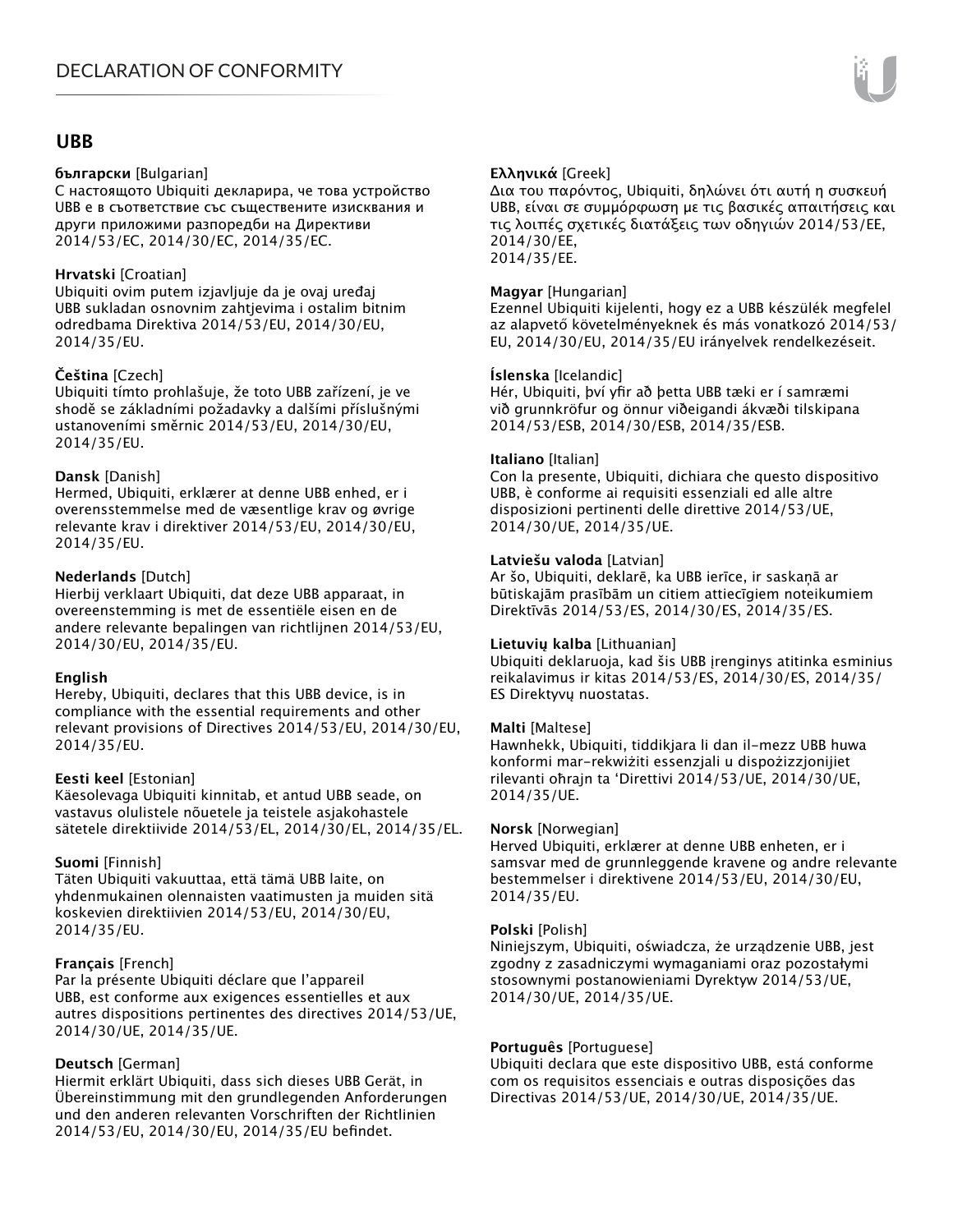#### **Română** [Romanian]

Prin prezenta, Ubiquiti declară că acest dispozitiv UBB este în conformitate cu cerințele esențiale și alte prevederi relevante ale Directivelor 2014/53/UE, 2014/30/UE, 2014/35/UE.

#### **Slovenčina** [Slovak]

Týmto Ubiquiti, prehlasuje, že toto UBB zariadenie, je v súlade so základnými požiadavkami a ďalšími relevantnými ustanoveniami smernice 2014/53/EÚ, 2014/30/EÚ, 2014/35/EÚ.

#### **Slovenščina** [Slovenian]

Družba Ubiquiti izjavlja, da je naprava UBB v skladu z obveznimi zahtevami in drugimi ustreznimi določbami direktiv 2014/53/EU, 2014/30/EU in 2014/35/EU.

#### **Español** [Spanish]

Por medio de la presente Ubiquiti declara que este dispositivo UBB, cumple con los requisitos esenciales y cualesquiera otras disposiciones aplicables o exigibles de las Directivas 2014/53/UE, 2014/30/UE, 2014/35/UE.

#### **Svenska** [Swedish]

Härmed Ubiquiti, intygar att denna UBB enhet är i överensstämmelse med de väsentliga egenskapskrav och övriga relevanta bestämmelser som framgår av direktiven 2014/53/EU, 2014/30/EU, 2014/35/EU.

#### **Accessories**:

https://www.ui.com/products/#default https://www.ui.com/products/#accessories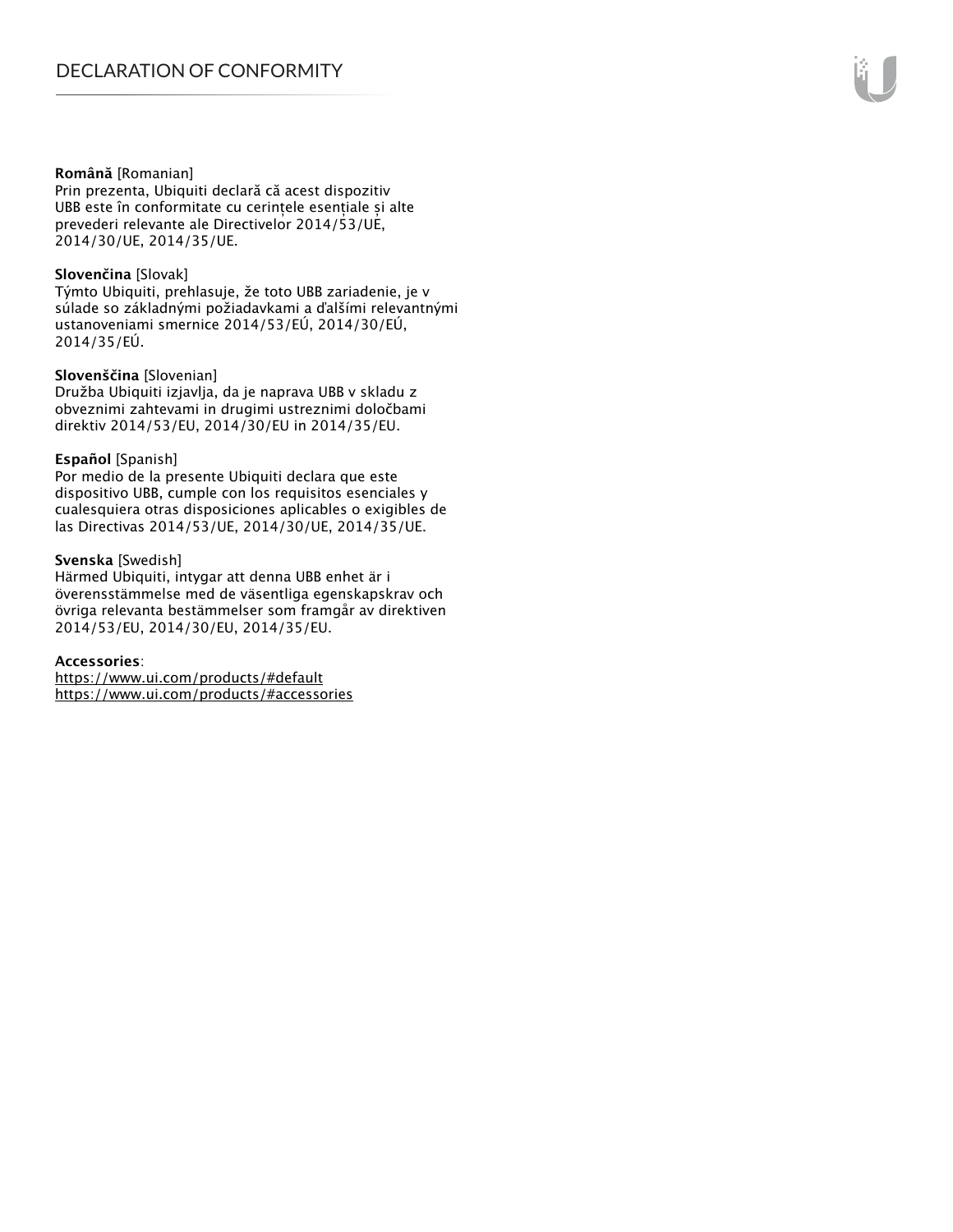Con la presente dichiara sotto la propria esclusiva responsabilità che l' **Building-to-Building Bridge**, modello **UBB**, a cui si riferisce la presente dichiarazione, è conforme alle disposizioni delle Direttive

- Radio 2014/53/EU Direttiva sulle apparecchiature radio (RED)
- EMC -2014/30/UE Direttiva sulla Compatibilità Elettromagnetica (EMCD)
- Sicurezza -2014/35/UE Direttiva sulla Bassa Tensione (LVD)
- Materiali Pericolosi -2011/65/UE Restrizione dell'uso di alcune Sostanze Pericolose nelle Apparecchiature Elettriche ed Elettroniche (RoHS) con emendamento (UE) 2015/863; 1907/2006 Registrazione, Valutazione, Autorizzazione e Restrizione delle Sostanze Chimiche (REACH)

Per ulteriori dettagli sul REACH, fare riferimento a **ui.com/compliance**

Organismo notificato (se applicabile): Organismo notificato TIMCO Engineering Inc. con numero di organismo notificato, 1177 Certificato di esame UE del tipo: TCF-311TC20

Norme di prodotto a cui è dichiarata la Conformità delle Direttive del Consiglio:

| <b>Standard</b>                               | <b>Descrizione</b>                                                                                                                                                                                                                                                                                                                                                                                                                                                                       |
|-----------------------------------------------|------------------------------------------------------------------------------------------------------------------------------------------------------------------------------------------------------------------------------------------------------------------------------------------------------------------------------------------------------------------------------------------------------------------------------------------------------------------------------------------|
| EN 55032<br>2015+AC:2016                      | Compatibilità elettromagnetica delle apparecchiature multimediali -<br>Prescrizioni di Emissione                                                                                                                                                                                                                                                                                                                                                                                         |
| EN 55024 2010<br>$+A1:2015$                   | Apparecchiature per la tecnologia dell'informazione - Caratteristiche di<br>immunità - Limiti e metodi di misura                                                                                                                                                                                                                                                                                                                                                                         |
| EN 301 489-1 V2.1.1<br>Draft 301 489-1 V2.2.0 | Compatibilità elettromagnetica e problematiche di spettro radio (ERM); Norma<br>di compatibilità elettromagnetica (EMC) per apparecchiature e servizi radio;<br>Parte 1: Requisiti tecnici comuni                                                                                                                                                                                                                                                                                        |
| EN 301 489-17 V3.1.1<br>$(2017-02)$           | Norma di Compatibilità Elettromagnetica (EMC) per apparecchiature e servizi<br>radio; Parte 17: Condizioni specifiche per sistemi di trasmissione dati a banda<br>larga; Norma armonizzata relativa ai requisiti essenziali dell'articolo 3.1(b) della<br>direttiva 2014/53/UE                                                                                                                                                                                                           |
| EN 301 489-19 V2.1.1<br>$(2019-04)$           | Norma di Compatibilità Elettromagnetica (EMC) per apparecchiature e servizi<br>radio; Parte 19: Condizioni specifiche per soli ricevitori di stazioni mobili<br>terrestri (ROMES) operanti nella banda 1,5 GHz che forniscono comunicazioni<br>dati e ricevitori GNSS operanti nella banda RNSS (ROGNSS) che forniscono<br>dati di posizionamento, navigazione e sincronizzazione; Norma armonizzata<br>relativa ai requisiti essenziali dell'articolo 3.1(b) della direttiva 2014/53/UE |
| EN 300 328 V2.2.2<br>$(2019-07)$              | Sistemi di trasmissione a banda larga; apparecchiature di trasmissione dati che<br>operano nella banda 2,4 GHz ISM e che utilizzano tecniche di modulazione a<br>banda larga; norma armonizzata relativa ai requisiti essenziali dell'articolo 3.2<br>della direttiva 2014/53/UE                                                                                                                                                                                                         |
| EN 301 893 V2.1.1<br>$(2017-05)$              | 5 GHz RLAN; norma armonizzata che soddisfa i requisiti essenziali dell'articolo<br>3.2 della direttiva 2014/53/UE                                                                                                                                                                                                                                                                                                                                                                        |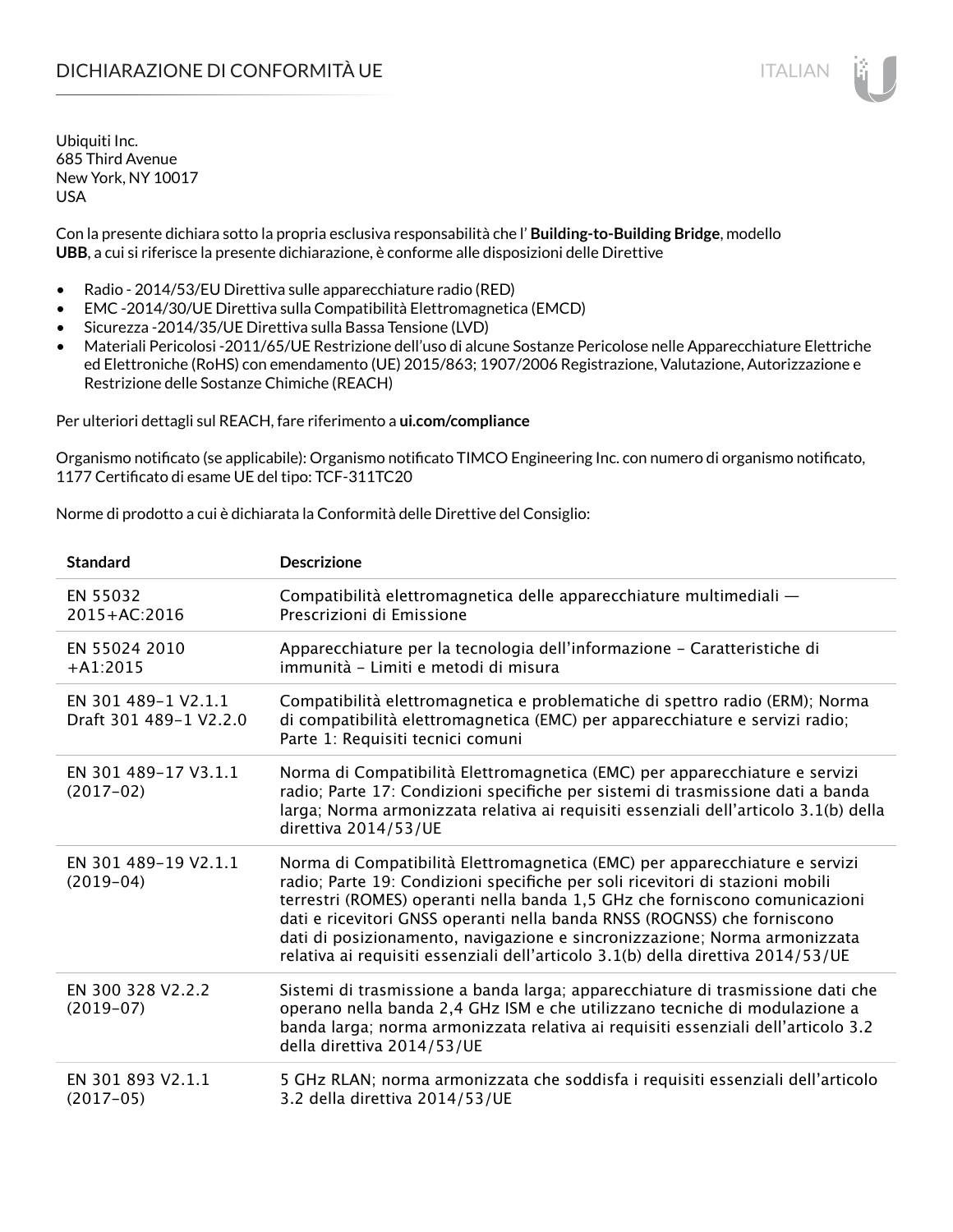# DICHIARAZIONE DI CONFORMITÀ UE



| <b>Standard</b>                  | <b>Descrizione</b>                                                                                                                                                                                                                                                                                                                        |
|----------------------------------|-------------------------------------------------------------------------------------------------------------------------------------------------------------------------------------------------------------------------------------------------------------------------------------------------------------------------------------------|
| EN 302 567 V2.1.1<br>$(2017-07)$ | Apparecchiature radio Multi-Gigabit/s operanti nella banda 60 GHz; norma<br>armonizzata relativa ai requisiti essenziali dell'articolo 3.2 della direttiva<br>2014/53/UE                                                                                                                                                                  |
| EN 302 502 V2.1.1<br>$(2017-03)$ | Sistemi di Accesso Wireless (WAS); sistemi fissi di trasmissione dati a banda<br>larga a 5,8 GHz; norma armonizzata che soddisfa i requisiti essenziali<br>dell'articolo 3.2 della direttiva 2014/53/UE                                                                                                                                   |
| EN 303 413 V1.1.1<br>$(2017-06)$ | Stazioni Satellitari a Terra e Sistemi (SES); Ricevitori per il Sistema Globale di<br>Navigazione Satellitare (GNSS); Apparecchi radio che operano nelle bande di<br>frequenza da 1 164 MHz a 1 300 MHz e da 1 559 MHz a 1 610 MHz; Norma<br>armonizzata relativa ai requisiti essenziali dell'articolo 3.2 della direttiva<br>2014/53/UE |
| EN 62311 2008                    | Valutazione degli apparecchi elettronici ed elettrici in relazione ai limiti di base<br>per l'esposizione umana ai campi elettromagnetici (0 Hz - 300 GHz)                                                                                                                                                                                |
| EN 62368-1<br>2014+A11:2017      | Apparecchiature per la tecnologia audio/video, dell'informazione e della<br>comunicazione - Parte 1: Requisiti di sicurezza                                                                                                                                                                                                               |
| <b>CE Marking</b>                |                                                                                                                                                                                                                                                                                                                                           |

Mak m. Fail  $\overline{\phantom{m}}$ Mark Feil

Compliance Manager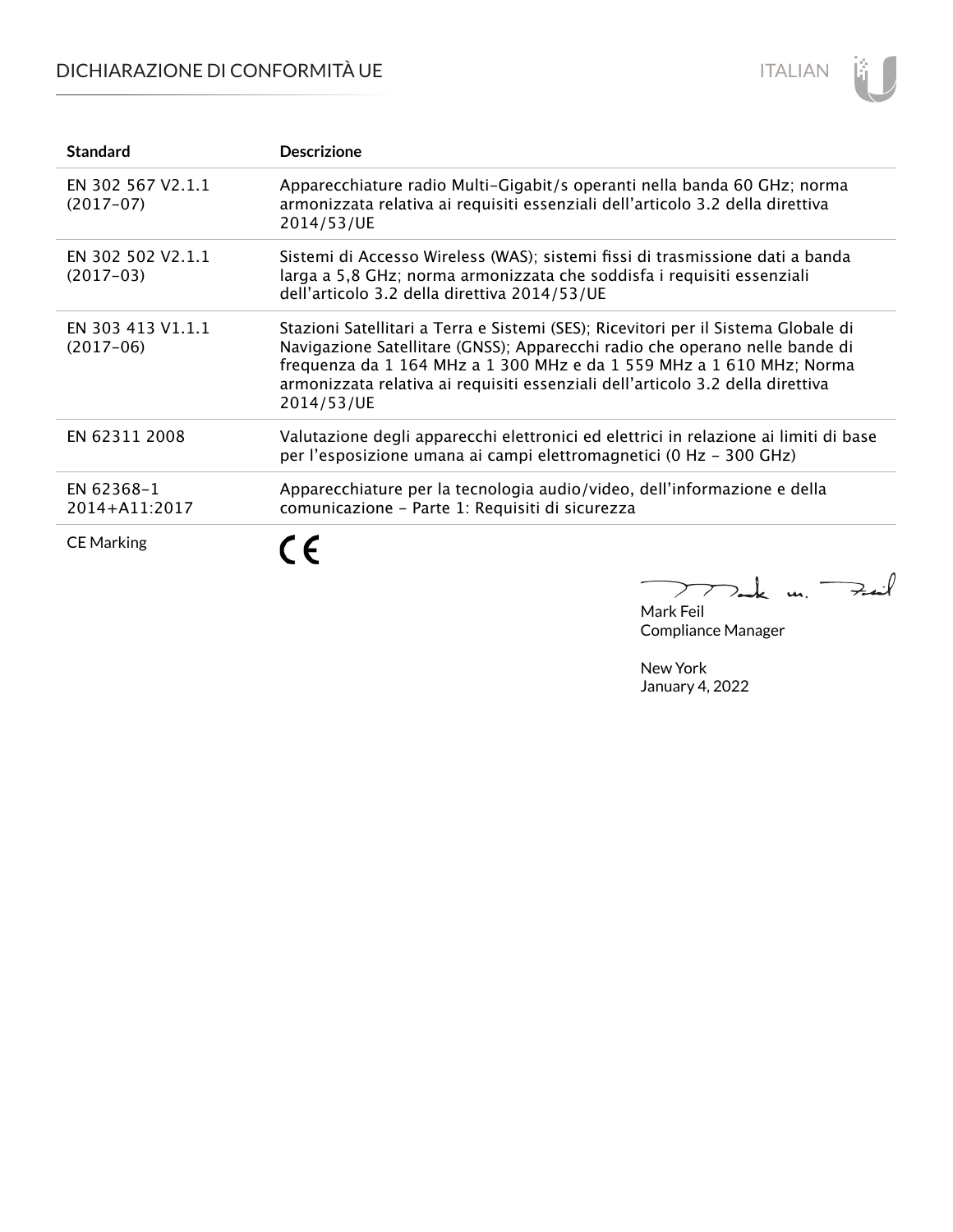Déclare par la présente, sous notre seule responsabilité, que l'**Building-to-Building Bridge**, modèle **UBB**, auquel se rapporte cette déclaration, est conforme aux dispositions des Directives

- Radio 2014/53/EU Directive sur les Équipements Radio (RED)
- EMC -2014/30/EU Directive sur la Compatibilité Electromagnétique (EMCD)
- Sécurité -2014/35/EU Directive sur la Basse Tension (LVD)
- Matières dangereuses -2011/65/UE Restriction de l'utilisation de Certaines Substances Dangereuses dans les Equipements Electriques et Electroniques (RoHS) avec amendement (EU) 2015/863 ; 1907/2006 Enregistrement, Evaluation, Autorisation et Restriction des Produits Chimiques (REACH)

Pour plus de détails sur le règlement REACH, veuillez consulter le site **ui.com/compliance**

Organisme notifié (le cas échéant) : Organisme notifié TIMCO Engineering Inc. avec numéro d'organisme notifié, 1177 Certificat d'examen UE de type : TCF-311TC20

Normes de produits auxquelles la conformité aux directives du Conseil est déclarée :

| <b>Normes</b>                                 | La description                                                                                                                                                                                                                                                                                                                                                                                                                                                                                                                                                                               |
|-----------------------------------------------|----------------------------------------------------------------------------------------------------------------------------------------------------------------------------------------------------------------------------------------------------------------------------------------------------------------------------------------------------------------------------------------------------------------------------------------------------------------------------------------------------------------------------------------------------------------------------------------------|
| EN 55032<br>2015+AC:2016                      | Compatibilité électromagnétique des équipements multimédia — Exigences<br>d'émission                                                                                                                                                                                                                                                                                                                                                                                                                                                                                                         |
| EN 55024 2010<br>$+A1:2015$                   | Appareils de traitement de l'information - Caractéristiques d'immunité -<br>Limites et méthodes de mesure                                                                                                                                                                                                                                                                                                                                                                                                                                                                                    |
| EN 301 489-1 V2.1.1<br>Draft 301 489-1 V2.2.0 | Compatibilité électromagnétique et spectre radioélectrique (ERM) ; Norme de<br>compatibilité électromagnétique (CEM) pour les équipements de communication<br>radio et services ; Partie 1 : Exigences techniques communes                                                                                                                                                                                                                                                                                                                                                                   |
| EN 301 489-17 V3.1.1<br>$(2017-02)$           | Norme de compatibilité électromagnétique (CEM) concernant les équipements<br>de communication radio et services ; partie 17 : Exigences particulières<br>applicables aux systèmes de transmission de données à large bande ; norme<br>harmonisée couvrant les exigences essentielles de l'article 3.1(b) de la directive<br>2014/53/UE                                                                                                                                                                                                                                                       |
| EN 301 489-19 V2.1.1<br>$(2019-04)$           | Norme de compatibilité électromagnétique (CEM) concernant les équipements<br>hertziens et les services ; partie 19 : exigences particulières pour les stations<br>terriennes mobiles fonctionnant seulement en réception (ROMES) dans la bande<br>de fréquences de 1,5 GHz et fournissant des communications de données et<br>les récepteurs GNSS fonctionnant dans la bande RNSS (ROGNSS) et fournissant<br>des données de positionnement, de navigation et de synchronisation ; norme<br>harmonisée couvrant les exigences essentielles de l'article 3.1(b) de la directive<br>2014/53/UE. |
| EN 300 328 V2.2.2<br>$(2019-07)$              | Systèmes de transmission de données à large bande ; Matériel de transmission<br>de données fonctionnant dans la bande ISM à 2, 4 GHz et utilisant des<br>techniques de modulation à étalement du spectre ; Norme harmonisée couvrant<br>les exigences essentielles de l'article 3.2 de la directive 2014/53/UE.                                                                                                                                                                                                                                                                              |
| EN 301 893 V2.1.1<br>$(2017-05)$              | RLAN de 5 GHz ; Norme harmonisée couvrant les exigences essentielles de<br>l'article 3.2 de la Directive 2014/53/EU                                                                                                                                                                                                                                                                                                                                                                                                                                                                          |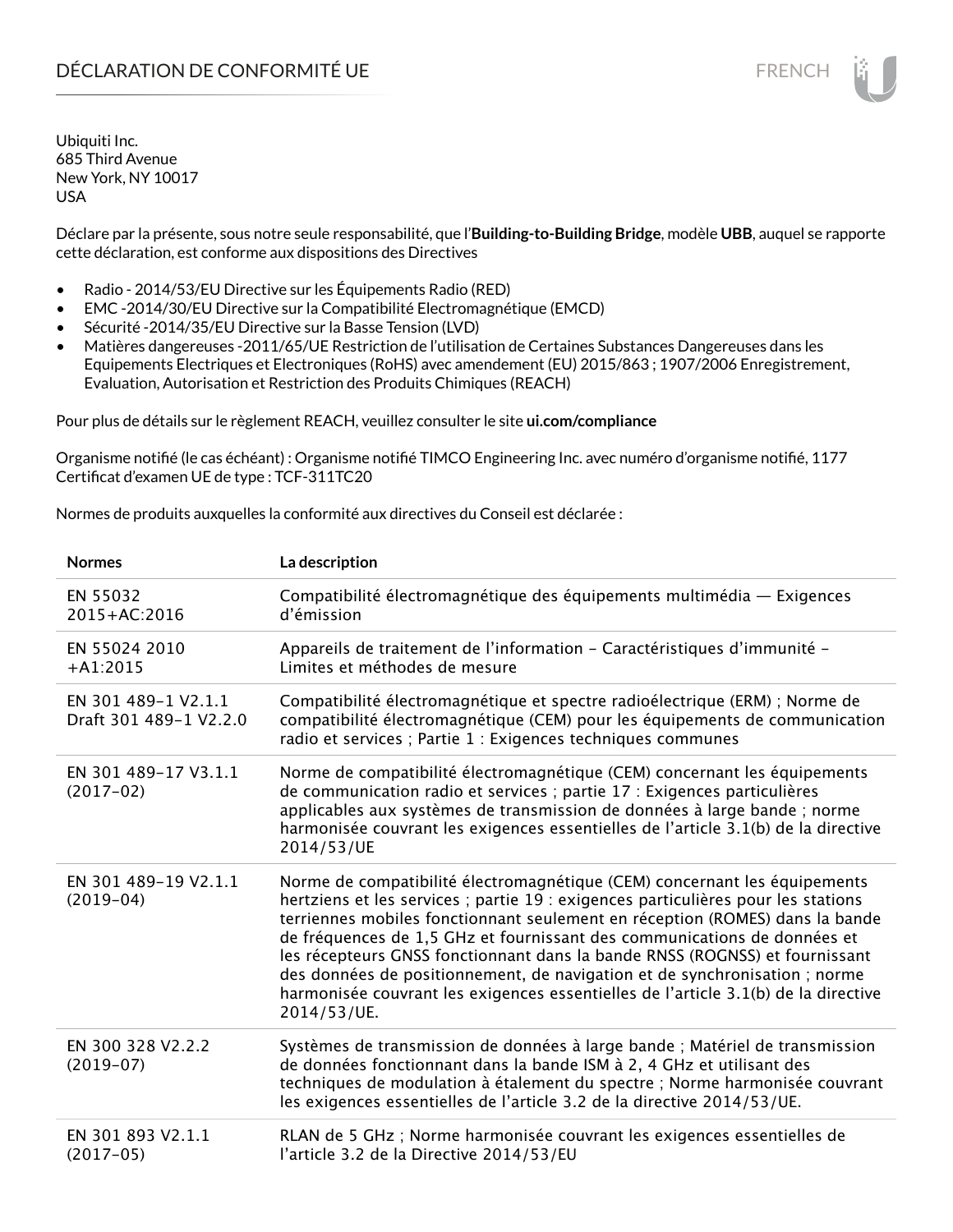# DÉCLARATION DE CONFORMITÉ UE



| <b>Normes</b>                    | La description                                                                                                                                                                                                                                                                                                                                 |
|----------------------------------|------------------------------------------------------------------------------------------------------------------------------------------------------------------------------------------------------------------------------------------------------------------------------------------------------------------------------------------------|
| EN 302 567 V2.1.1<br>$(2017-07)$ | Équipements radio à plusieurs gigabits/s fonctionnant dans la bande de 60<br>GHz ; Norme harmonisée couvrant les exigences essentielles de l'article 3.2 de<br>la directive 2014/53/UE.                                                                                                                                                        |
| EN 303 413 V1.1.1<br>$(2017-06)$ | Stations terriennes et systèmes à satellites (SES) ; récepteurs du système de<br>navigation globale par satellite (GNSS) ; équipements radio fonctionnant dans<br>les bandes de fréquences 1 164 MHz à 1 300 MHz et 1 559 MHz à 1 610 MHz;<br>norme harmonisée couvrant l'exigence essentielle de l'article 3.2 de la directive<br>2014/53/UE. |
| EN 62311 2008                    | Évaluation des équipements électroniques et électriques en relation avec les<br>restrictions d'exposition humaine pour les champs électromagnétiques (0 Hz -<br>300 GHz)                                                                                                                                                                       |
| EN 62368-1<br>2014+A11:2017      | Equipements des technologies de l'audio/vidéo, de l'information et de la<br>communication - Partie 1 : exigences de sécurité                                                                                                                                                                                                                   |
| <b>CE Marking</b>                | C E                                                                                                                                                                                                                                                                                                                                            |

Tak m. Fait

Mark Feil Compliance Manager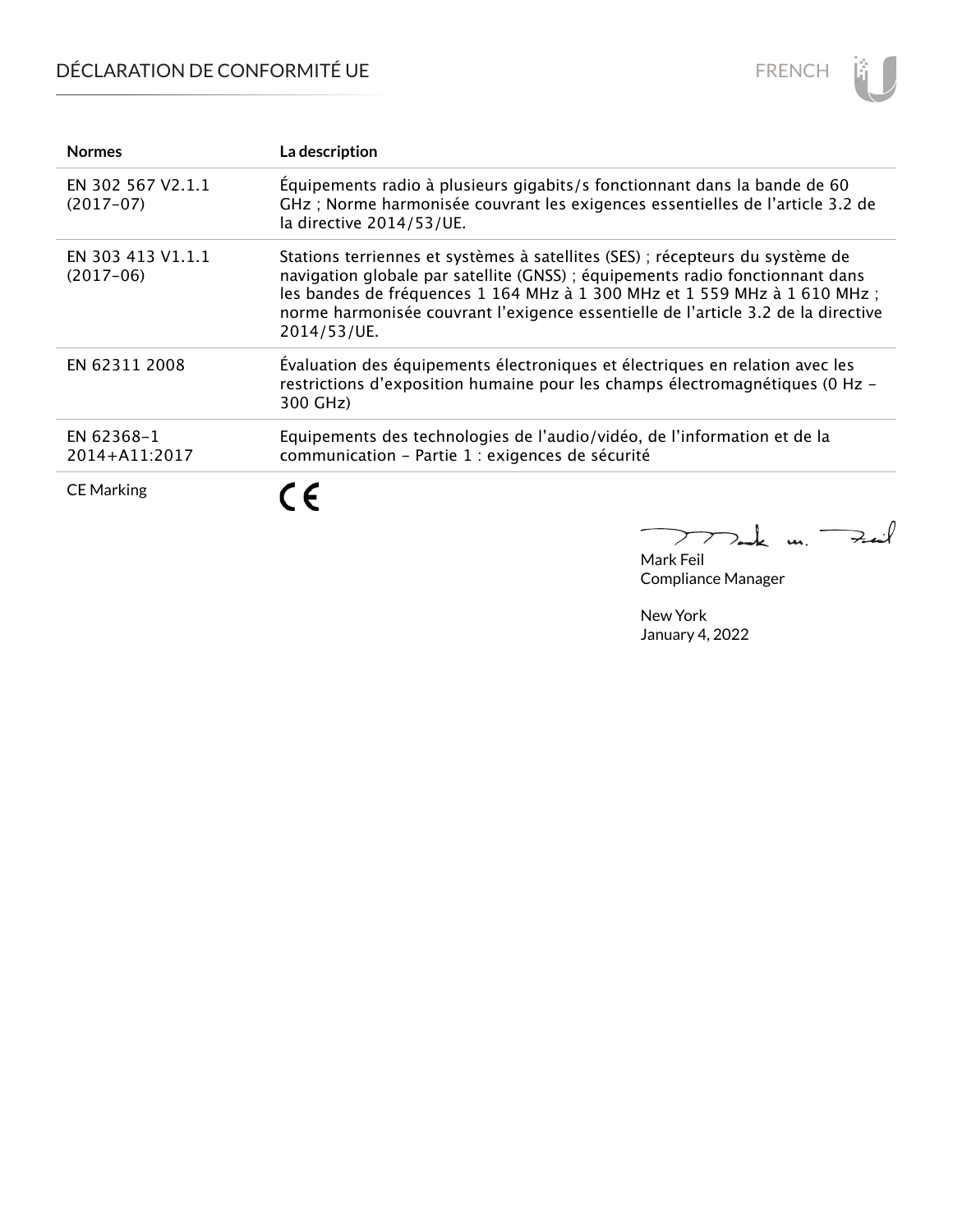Por la presente declaramos bajo nuestra exclusiva responsabilidad que el **Building-to-Building Bridge**, modelo **UBB**, al que se refiere esta declaración, es conforme con las disposiciones de las Directivas

- Radio 2014/53/EU Directiva de Equipos de Radio (RED)
- EMC -2014/30/Directiva de Compatibilidad Electromagnética de la UE (EMCD)
- Seguridad -2014/35/Directiva de Baja Tensión de la UE (LVD)
- Materiales Peligrosos -2011/65/UE Restricción de la Utilización de Determinadas Sustancias Peligrosas en Aparatos Eléctricos y Electrónicos (RoHS) con la enmienda (UE) 2015/863; 1907/2006 Registro, Evaluación, Autorización y Restricción de Sustancias Químicas (REACH)

Para más detalles sobre el REACH, consulte **ui.com/compliance**

Organismo notificado (cuando corresponda): Organismo notificado TIMCO Engineering Inc. con número de organismo notificado, 1177 Certificado de examen de tipo UE: TCF-311TC20

Normas de productos para las que se declara la conformidad con las directivas del Consejo:

| <b>Estándares</b>                             | Descripción                                                                                                                                                                                                                                                                                                                                                                                                                                                                                                |
|-----------------------------------------------|------------------------------------------------------------------------------------------------------------------------------------------------------------------------------------------------------------------------------------------------------------------------------------------------------------------------------------------------------------------------------------------------------------------------------------------------------------------------------------------------------------|
| EN 55032<br>2015+AC:2016                      | Compatibilidad electromagnética de equipos multimedia. Requisitos de emisión                                                                                                                                                                                                                                                                                                                                                                                                                               |
| EN 55024 2010<br>$+A1:2015$                   | Equipos de tecnología de la información - Características de inmunidad -<br>Límites y métodos de medida                                                                                                                                                                                                                                                                                                                                                                                                    |
| EN 301 489-1 V2.1.1<br>Draft 301 489-1 V2.2.0 | Cuestiones de Compatibilidad Electromagnética y Espectro de Radiofrecuencia<br>(ERM). Compatibilidad electromagnética (CEM): norma para equipos de radio y<br>servicios. Parte 1: Requisitos técnicos comunes                                                                                                                                                                                                                                                                                              |
| EN 301 489-17 V3.1.1<br>$(2017-02)$           | Norma de Compatibilidad Electromagnética (CEM) para equipos y servicios<br>radioeléctricos; Parte 17: Condiciones específicas para sistemas de transmisión<br>de datos de banda ancha; Norma armonizada que cubre los requisitos<br>esenciales del artículo 3.1.b) de la Directiva 2014/53/UE                                                                                                                                                                                                              |
| EN 301 489-19 V2.1.1<br>$(2019-04)$           | Norma de Compatibilidad Electromagnética (CEM) para equipos y servicios<br>radioeléctricos; Parte 19: Condiciones específicas para estaciones terrenas<br>móviles de solo recepción (ROMES) en la banda de frequencia de 1,5 GHz,<br>que proporcionan transmisión de datos y receptores GNSS en la banda<br>RNSS (ROGNSS) que proporcionan datos de posicionamiento, navegación y<br>temporización; Norma armonizada que cubre los requisitos esenciales del<br>artículo 3.1.b) de la Directiva 2014/53/UE |
| EN 300 328 V2.2.2<br>$(2019-07)$              | Sistemas de transmisión de datos de banda ancha; Equipos de transmisión<br>de datos, que funcionan en la banda ISM de 2,4 GHz y utilizan técnicas de<br>modulación de espectro ensanchado; Norma armonizada que cubre los<br>requisitos esenciales según el artículo 3.2 de la Directiva 2014/53/UE                                                                                                                                                                                                        |
| EN 301 893 V2.1.1<br>$(2017-05)$              | 5 GHz RLAN; Norma armonizada que cubre los requisitos esenciales del artículo<br>3.2 de la Directiva 2014/53/UE                                                                                                                                                                                                                                                                                                                                                                                            |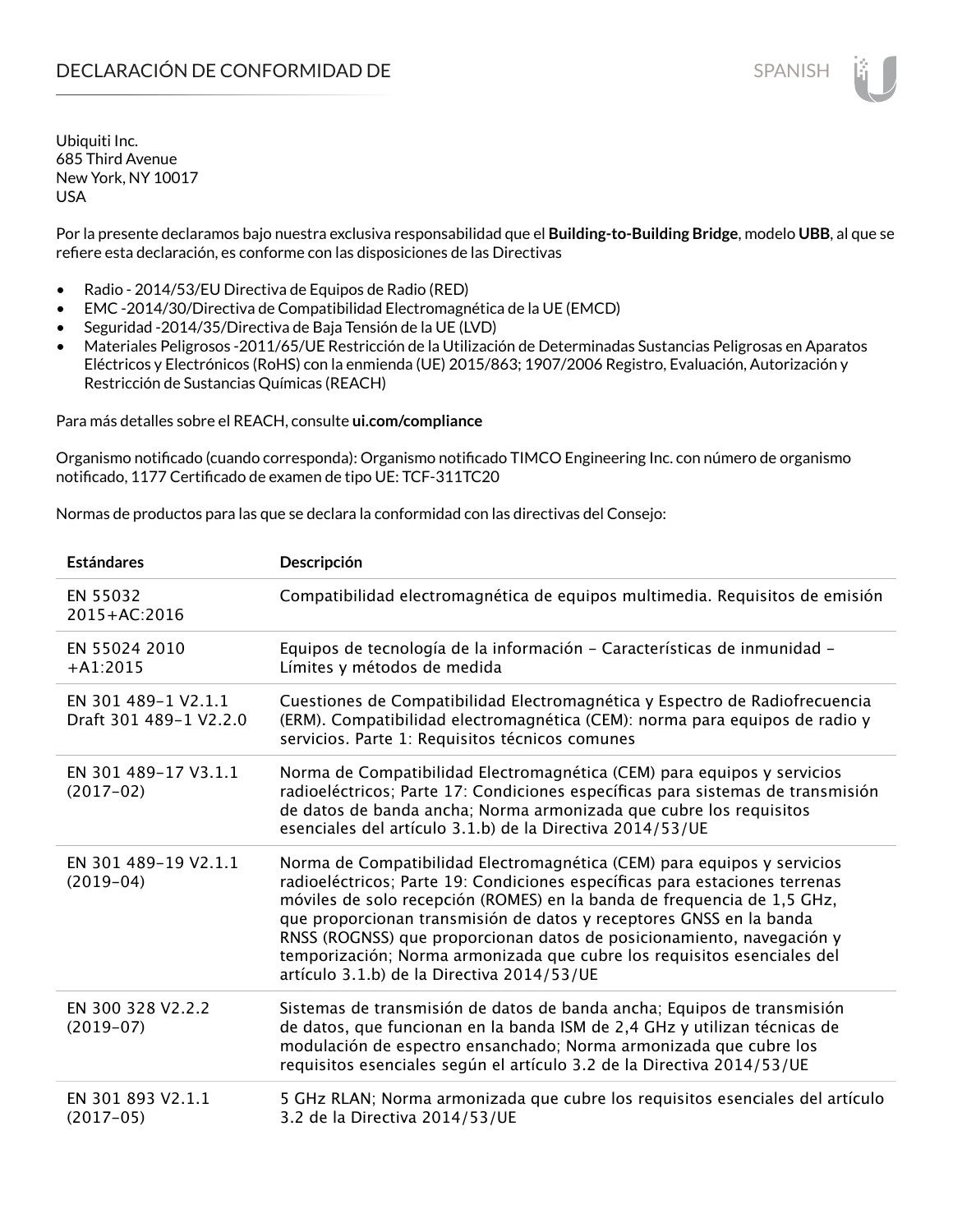# DECLARACIÓN DE CONFORMIDAD DE



| <b>Estándares</b>                | Descripción                                                                                                                                                                                                                                                                                                                                       |
|----------------------------------|---------------------------------------------------------------------------------------------------------------------------------------------------------------------------------------------------------------------------------------------------------------------------------------------------------------------------------------------------|
| EN 302 567 V2.1.1<br>$(2017-07)$ | Equipo de radio Múltiple-Gigabit/s que funciona en la banda de 60 GHz; norma<br>armonizada que cubre los requisitos esenciales del artículo 3.2 de la Directiva<br>2014/53/UE                                                                                                                                                                     |
| EN 303 413 V1.1.1<br>$(2017-06)$ | Estaciones y Sistemas Terrestres de Satélite (SES); Receptores del Sistema<br>Global de Navegación por Satélite (GNSS); Equipos de radio que funcionan en<br>las bandas de frecuencia de 1 164 MHz a 1 300 MHz y de 1 559 MHz a 1 610<br>MHz; Norma armonizada que cubre los requisitos esenciales del artículo 3.2 de<br>la Directiva 2014/53/UE |
| EN 62311 2008                    | Evaluación de los equipos electrónicos y eléctricos en relación con las<br>restricciones relativas a la exposición de las personas a los campos<br>electromagnéticos (0 Hz - 300 GHz)                                                                                                                                                             |
| EN 62368-1<br>2014+A11:2017      | Equipos de audio y vídeo, de tecnología de la información y de la comunicación<br>- Parte 1: Requisitos de seguridad                                                                                                                                                                                                                              |
| <b>CE Marking</b>                | $\epsilon$                                                                                                                                                                                                                                                                                                                                        |

 $772$  de un Fait

Mark Feil Compliance Manager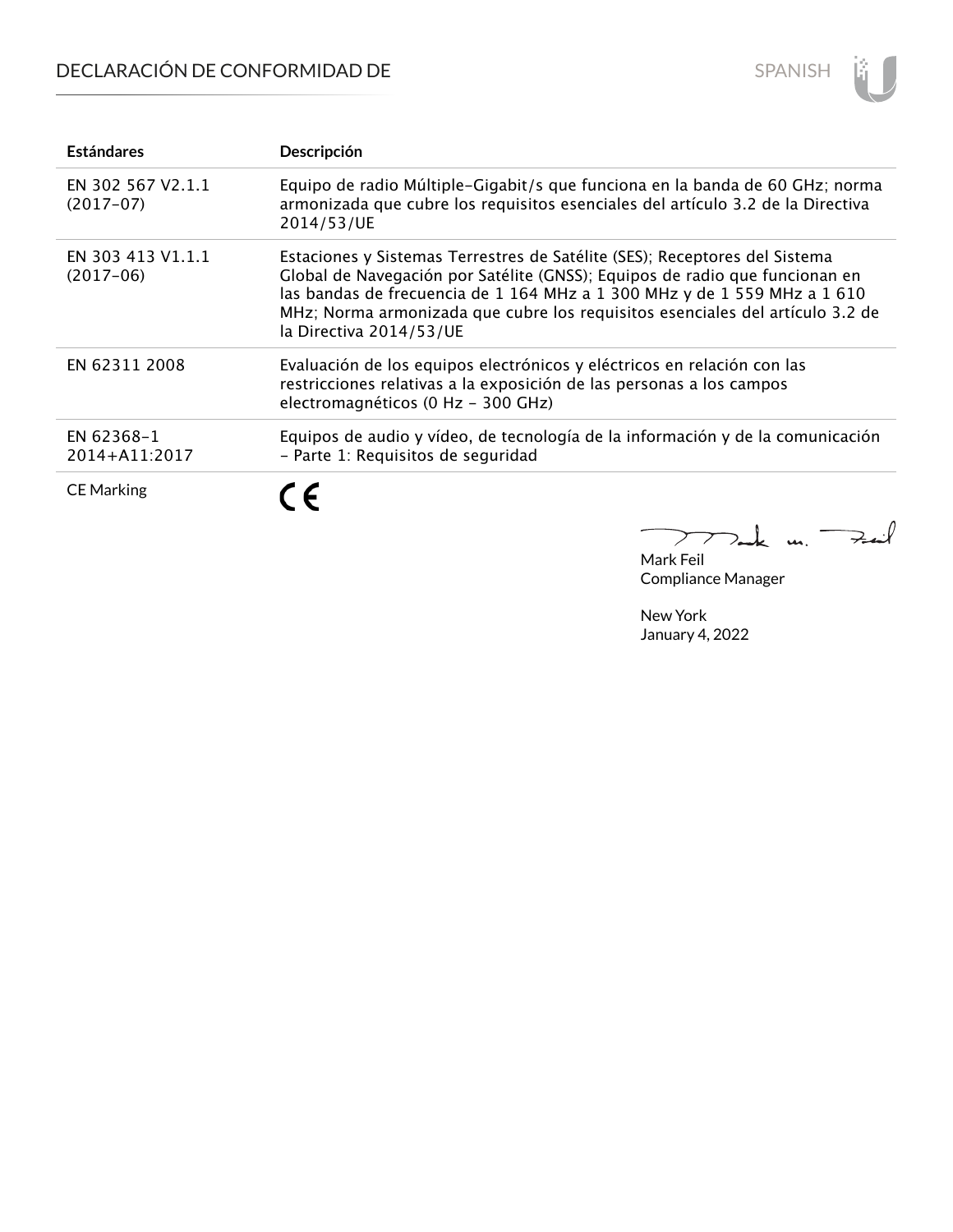## DECLARAȚIA DE CONFORMITATE UE EXECUTE DE ROMANIAN

Ubiquiti Inc. 685 Third Avenue New York, NY 10017 USA

Prin prezenta declarăm sub răspunderea noastră exclusivă că "**Building-to-Building Bridge**", modelul UBB, la care se referă această declarație, este în conformitate cu prevederile directivelor următoare:

- Radio 2014/53/EU Radio Equipment Directive (RED) (Directiva UE privind echipamentele radio)
- EMC -2014/30/EU Electromagnetic Compatibility Directive (EMCD) (Directiva UE privind compatibilitatea electromagnetică)
- Siguranță -2014/35/EU Low Voltage Directive (LVD) (Directiva UE privind joasa tensiune)
- Materiale periculoase -2011/65/EU Restriction of the Use of Certain Hazardous Substances in Electrical and Electronic Equipment (RoHS) with amendment (EU) 2015/863 (Directiva UE privind restricția utilizării anumitor substanțe periculoase în echipamentele electrice și electronice (RoHS) cu amendamentele ulterioare); 1907/2006 Registration, Evaluation, Authorization and Restriction of Chemicals (REACH) (Regulamentul Uniunii Europene privind înregistrarea, evaluarea si autorizarea produselor chimice)

Pentru detalii suplimentare referitoare la regulamentul REACH, vă rugăm să consultați site-ul **ui.com/compliance**

Organism notificat (unde este cazul): organism notificat TIMCO Engineering Inc. cu numărul organismului notificat, 1177 certificat de examinare UE de tip: TCF-311TC20

Standarde de produs la care este declarată conformitatea directivelor Consiliului:

| <b>Standarde</b>                              | <b>Descriere</b>                                                                                                                                                                                                                                                                                                                                                                                                                                                                                 |
|-----------------------------------------------|--------------------------------------------------------------------------------------------------------------------------------------------------------------------------------------------------------------------------------------------------------------------------------------------------------------------------------------------------------------------------------------------------------------------------------------------------------------------------------------------------|
| EN 55032<br>2015+AC:2016                      | Compatibilitatea electromagnetică a echipamentelor multimedia - Cerințe<br>privind emisiile                                                                                                                                                                                                                                                                                                                                                                                                      |
| EN 55024 2010<br>$+A1:2015$                   | Echipamente pentru tehnologia informației. Caracteristici ale imunității. Limite<br>și metode de măsurare                                                                                                                                                                                                                                                                                                                                                                                        |
| EN 301 489-1 V2.1.1<br>Draft 301 489-1 V2.2.0 | Compatibilitatea electromagnetică și chestiuni legate de spectrul de frecvențe<br>radio (ERM); Standard de compatibilitate electromagnetică (EMC) pentru<br>echipamente și servicii radio; Partea 1: Cerințe tehnice comune                                                                                                                                                                                                                                                                      |
| EN 301 489-17 V3.1.1<br>$(2017-02)$           | Standard de compatibilitate electromagnetică (EMC) pentru echipamente și<br>servicii radio; Partea 17: Condiții specifice pentru sistemele de transmisie<br>a datelor în bandă largă; Standard armonizat privind cerințele esențiale ale<br>articolului 3.1 litera (b) din Directiva 2014/53 / UE                                                                                                                                                                                                |
| EN 301 489-19 V2.1.1<br>$(2019-04)$           | Standard de compatibilitate electromagnetică (EMC) pentru echipamente și<br>servicii radio; Partea 19: Condiții specifice pentru recepția numai a stațiilor<br>terestre mobile (ROMES) care funcționează în banda de 1,5 GHz furnizând<br>comunicații de date și receptoare GNSS care operează în banda RNSS (ROGNSS)<br>furnizând date de poziționare, navigare și sincronizare; Standard armonizat<br>privind cerintele esentiale ale articolului 3.1 litera (b) din Directiva<br>2014/53 / UE |
| EN 300 328 V2.2.2<br>$(2019-07)$              | Sisteme de transmisie pe bandă largă; Echipamente de transmisie de date care<br>funcționează în banda ISM de 2,4 GHz și utilizează tehnici de modulare a benzii<br>largi; Standard armonizat privind cerințele esențiale ale articolului 3.2 din<br>Directiva 2014/53 / UE                                                                                                                                                                                                                       |
| EN 301 893 V2.1.1<br>$(2017-05)$              | RLAN de 5 GHz; Standard armonizat privind cerințele esențiale ale articolului<br>3.2 din Directiva 2014/53 / UE                                                                                                                                                                                                                                                                                                                                                                                  |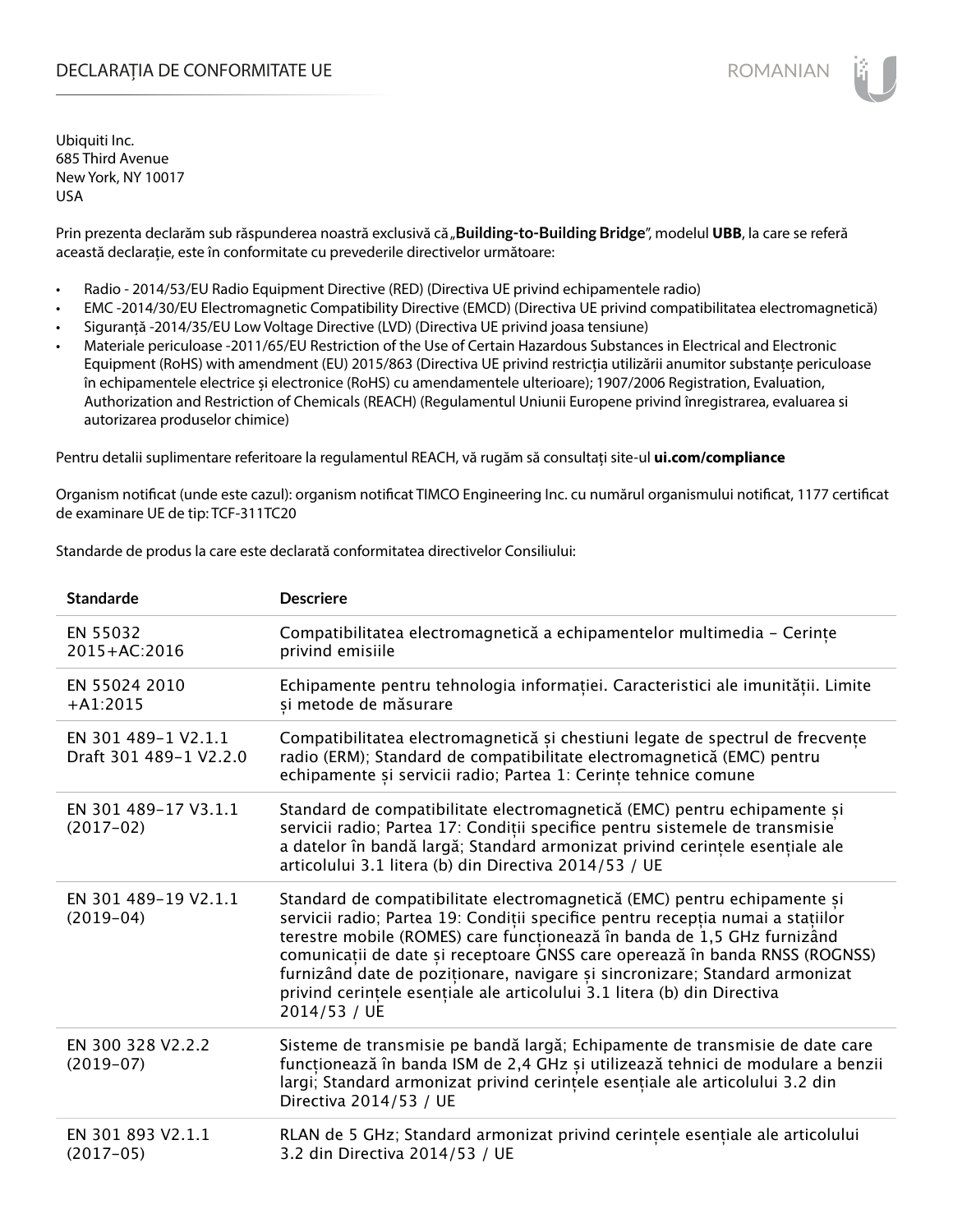# DECLARAȚIA DE CONFORMITATE UE



| <b>Standarde</b>                 | <b>Descriere</b>                                                                                                                                                                                                                                                                                                                               |
|----------------------------------|------------------------------------------------------------------------------------------------------------------------------------------------------------------------------------------------------------------------------------------------------------------------------------------------------------------------------------------------|
| EN 302 567 V2.1.1<br>$(2017-07)$ | Echipament radio multi-Gigabit / s care funcționează în banda de 60 GHz;<br>Standard armonizat privind cerințele esențiale ale articolului 3.2 din Directiva<br>2014/53 / UE                                                                                                                                                                   |
| EN 303 413 V1.1.1<br>$(2017-06)$ | Statii si sisteme terestre prin satelit (SES); Receptoare de sistem global de<br>navigație prin satelit (GNSS); Echipamente radio care funcționează în benzile<br>de frecvență 1 164 MHz până la 1 300 MHz și 1 559 MHz până la 1 610 MHz;<br>Standard armonizat privind cerințele esențiale ale articolului 3.2 din Directiva<br>2014/53 / UE |
| EN 62311 2008                    | Evaluarea echipamentelor electronice și electrice legate de restricțiile expunerii<br>umane la câmpurile electromagnetice (0 Hz - 300 GHz)                                                                                                                                                                                                     |
| EN 62368-1<br>2014+A11:2017      | Echipamente tehnologice audio / video, informaționale și de comunicații. Partea<br>1: Cerințe de siguranță                                                                                                                                                                                                                                     |
| <b>CE Marking</b>                | C E                                                                                                                                                                                                                                                                                                                                            |

mak m. Fail 

Mark Feil Compliance Manager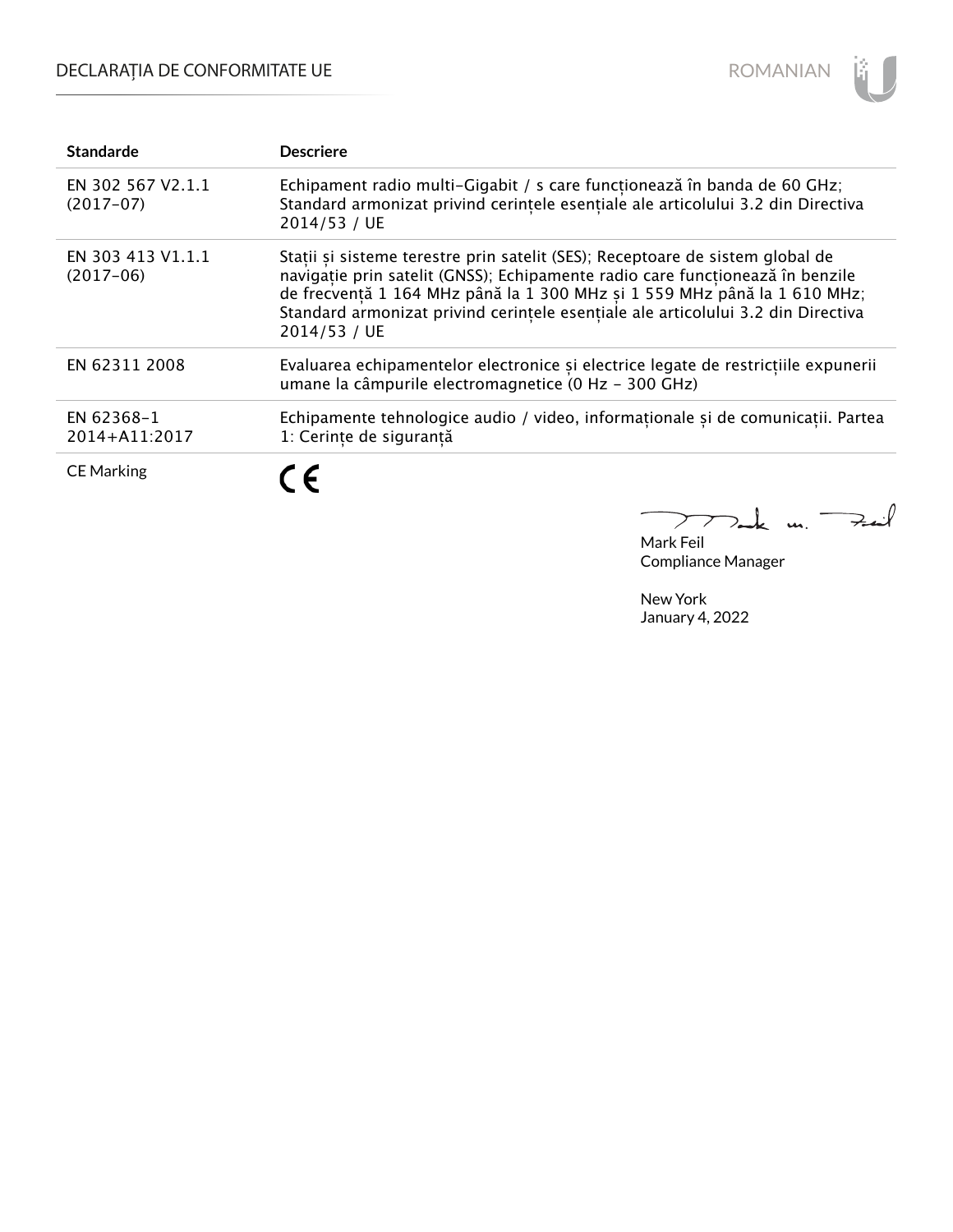## DEKLARACJA ZGODNOŚCI UE POLISH POLISH

Ubiquiti Inc. 685 Third Avenue New York, NY 10017 USA

Niniejszym oświadczam z naszą wyłączną odpowiedzialnością, że **Building-to-Building Bridge**, model **UBB**, do którego odnosi się niniejsza deklaracja, jest zgodny z przepisami Dyrektyw

- Radio 2014/53/Dyrektywa Sprzętu Radiowego UE (RED)
- EMC -2014/30/Dyrektywa Zgodności Elektromagnetycznej UE (EMCD)
- Bezpieczeństwo -2014/35/Dyrektywa Niskiego Napięcia UE (LVD)
- Materiały Niebezpieczne -2011/65/Restrykcje Dotyczące Użycia NIektórych Niebezpiecznych Substancji w Sprzęcie Elektrycznym i Elektronicznym UE (RoHS) ze zmianą (UE) 2015/863; 1907/2006 Rejestracja, Ocena, Zezwolenie i Restrykcje Dotyczące Chemikaliów (REACH)

Aby uzyskać dodatkowe informacje REACH, należy przejść do **ui.com/compliance**

Jednostka notyfikowana (jeśli dotyczy): Jednostka notyfikowana TIMCO Engineering Inc. z numerem jednostki notyfikowanej, 1177 Certyfikat badania typu UE: TCF-311TC20

Normy wyrobu, z którymi deklarowana jest zgodność z dyrektywami Rady:

| Normy                                         | Opis                                                                                                                                                                                                                                                                                                                                                                                                                                                                                                       |
|-----------------------------------------------|------------------------------------------------------------------------------------------------------------------------------------------------------------------------------------------------------------------------------------------------------------------------------------------------------------------------------------------------------------------------------------------------------------------------------------------------------------------------------------------------------------|
| EN 55032<br>$2015 + AC:2016$                  | Kompatybilność elektromagnetyczna sprzętu multimedialnego – Wymagania<br>emisyjne                                                                                                                                                                                                                                                                                                                                                                                                                          |
| EN 55024 2010<br>$+A1:2015$                   | Sprzęt technologii informatycznej – Charakterystyka odporności – Limity i<br>metody pomiarowe                                                                                                                                                                                                                                                                                                                                                                                                              |
| EN 301 489-1 V2.1.1<br>Draft 301 489-1 V2.2.0 | Kompatybilność elektromagnetyczna i Zagadnienia widma Radiowego (ERM);<br>Standard Kompatybilności ElektroMagnetycznej (EMC) dla sprzętu radiowego i<br>usług; Część 1: Typowe wymagania techniczne                                                                                                                                                                                                                                                                                                        |
| EN 301 489-17 V3.1.1<br>$(2017-02)$           | Standard Kompatybilności ElektroMagnetycznej (EMC) dla sprzętu radiowego<br>i usług; Część 17: Szczególne warunki dla Szerokopasmowych Systemów<br>Transmisji Danych; Norma zharmonizowana obejmująca zasadnicze wymagania<br>art. 3.1 lit. b) dyrektywy 2014/53/UE                                                                                                                                                                                                                                        |
| EN 301 489-19 V2.1.1<br>$(2019-04)$           | Standard Kompatybilności Elektromagnetycznej (EMC) dla sprzętu radiowego<br>i usług; Part 19: Szczególne warunki dla Odbiorczych ruchomych stacji<br>naziemnych (ROMES) pracujących w paśmie w paśmie 1,5 GHz zapewniających<br>transmisję danych oraz odbiorniki GNSS pracujące w paśmie RNSS (ROGNSS)<br>zapewniające dane dotyczące pozycjonowania, nawigacji i czasu; Norma<br>zharmonizowana zapewniająca spełnienie zasadniczych wymagań określonych<br>w art. 3 ust. 1 lit. b) dyrektywy 2014/53/UE |
| EN 300 328 V2.2.2<br>$(2019-07)$              | Szerokopasmowe systemy transmisji; Szprzęt transmisji danych działający w<br>paśmie 2,4 GHz ISM i używający szerokopasmowe techniki modulacyjne; Norma<br>zharmonizowana obejmująca zasadnicze wymagania artykułu 3.2 dyrektywy<br>2014/53/UE                                                                                                                                                                                                                                                              |
| EN 301 893 V2.1.1<br>$(2017-05)$              | 5 GHz RLAN; Norma zharmonizowana obejmująca zasadnicze wymagania<br>artykułu 3.2 dyrektywy 2014/53/UE                                                                                                                                                                                                                                                                                                                                                                                                      |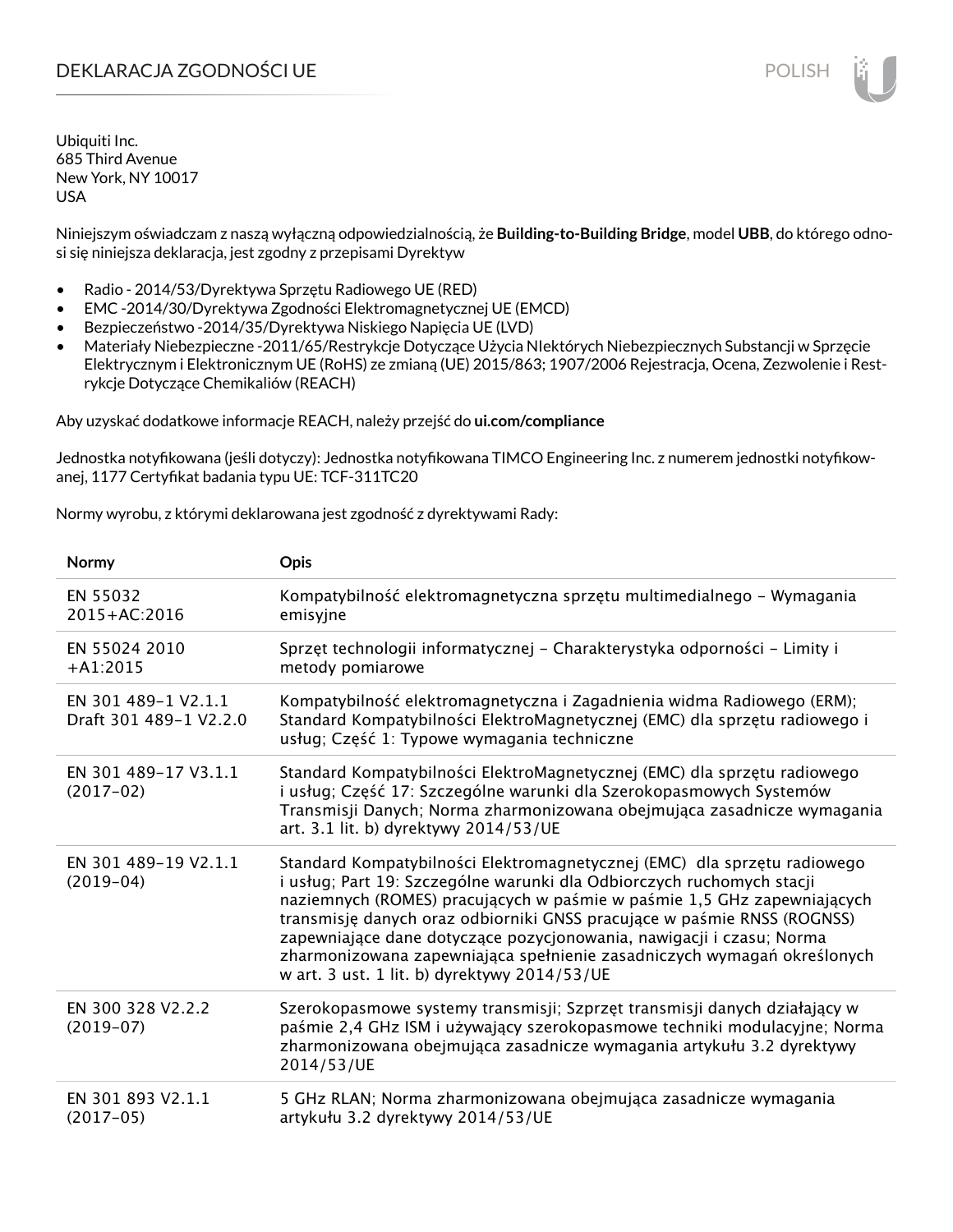# DEKLARACJA ZGODNOŚCI UE



| <b>Normy</b>                     | <b>Opis</b>                                                                                                                                                                                                                                                                                                           |
|----------------------------------|-----------------------------------------------------------------------------------------------------------------------------------------------------------------------------------------------------------------------------------------------------------------------------------------------------------------------|
| EN 302 567 V2.1.1<br>$(2017-07)$ | Wielo-Gigabitowy sprzęt radiowy działający w paśmie 60 GHz; Norma<br>zharmonizowana obejmująca zasadnicze wymagania artykułu 3.2 dyrektywy<br>2014/53/UE                                                                                                                                                              |
| EN 303 413 V1.1.1<br>$(2017-06)$ | Satelitarne Stacje Naziemne i Systemy (SES); Odbiorniki Globalnego<br>Nawigacyjnego Systemu Satelitarnego (GNSS); Sprzęt radiowy działający w<br>pasmach częstotliwości 1 164 MHz do 1 300 MHz i 1 559 MHz do 1 610 MHz;<br>Norma zharmonizowana obejmująca zasadnicze wymagania artykułu 3.2<br>dyrektywy 2014/53/UE |
| EN 62311 2008                    | Oszacowanie elektronicznego i elektrycznego sprzętu związanego z<br>ograniczeniami narażenia ludzi na pola elektromagnetyczne (0 Hz - 300 GHz)                                                                                                                                                                        |
| EN 62368-1<br>2014+A11:2017      | Audio/wideo, sprzęt technologii informatycznej i komunikacyjnej - Część 1:<br>Wymagania dotyczące bezpieczeństwa                                                                                                                                                                                                      |
| <b>CE Marking</b>                |                                                                                                                                                                                                                                                                                                                       |

كمنعة  $\overline{\phantom{0}}$  $\sum$ m. ⊃.

Mark Feil Compliance Manager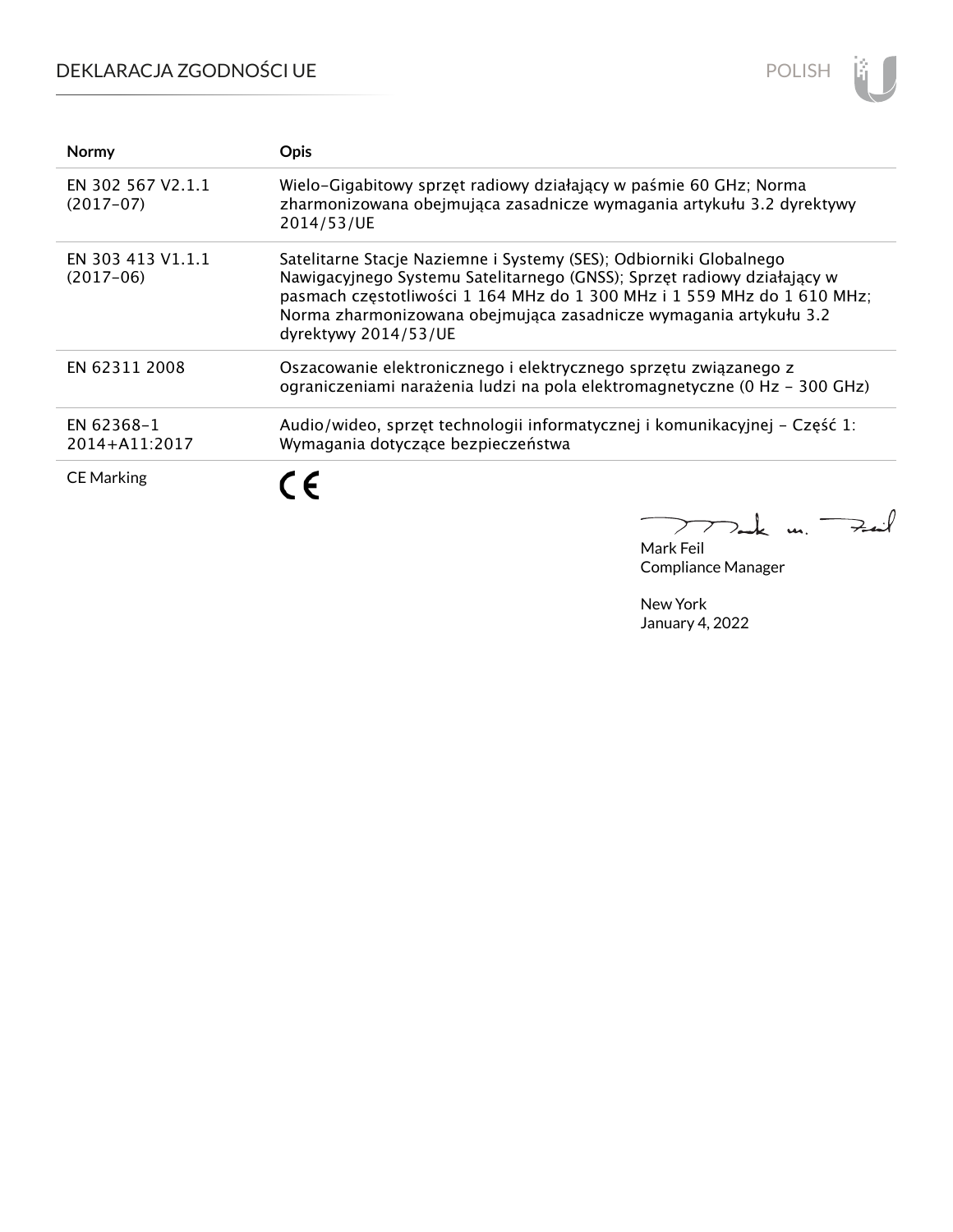## IZJAVA EU O SKLADNOSTI SLOVENIAN

Ubiquiti Inc. 685 Third Avenue New York, NY 10017 USA

S tem dokumentom na lastno odgovornost izjavljamo, da je naprava **Building-to-Building Bridge**, model **UBB**, na katerega se ta izjava nanaša, v skladu z določbami naslednjih direktiv:

- Radio 2014/53/EU Direktiva o radijski opremi (RED)
- EMC -2014/30/EU Direktiva o elektromagnetni združljivosti (EMCD)
- Varnost -2014/35/EU Direktiva o nizkonapetostni opremi (LVD)
- Nevarne snovi -2011/65/EU Direktiva o omejevanju uporabe nekaterih nevarnih snovi v električni in elektronski opremi (RoHS) s spremembo (EU) 2015/863; 1907/2006 Uredba o registraciji, evalvaciji, avtorizaciji in omejevanju kemikalij (REACH)

Več podrobnosti o REACH uredbi si poglejte na **ui.com/compliance**

Priglašeni organ (kjer je primerno): Priglašeni organ TIMCO Engineering Inc. s številko priglašenega organa, 1177 potrdilo o EU-pregledu tipa: TCF-311TC20

Standardi za izdelke, s katerimi je razglašena skladnost z direktivami Sveta:

| Standardi                                     | <b>Opis</b>                                                                                                                                                                                                                                                                                                                                                                                                                                                 |
|-----------------------------------------------|-------------------------------------------------------------------------------------------------------------------------------------------------------------------------------------------------------------------------------------------------------------------------------------------------------------------------------------------------------------------------------------------------------------------------------------------------------------|
| EN 55032<br>2015+AC:2016                      | Elektromagnetna združljivost večpredstavnostne opreme - Zahteve glede<br>elektromagnetnega sevanja                                                                                                                                                                                                                                                                                                                                                          |
| EN 55024 2010<br>$+A1:2015$                   | Oprema za informacijsko tehnologijo - Karakteristike odpornosti proti motnjam<br>- Mejne vrednosti in merilne metode                                                                                                                                                                                                                                                                                                                                        |
| EN 301 489-1 V2.1.1<br>Draft 301 489-1 V2.2.0 | Elektromagnetna združljivost in zadeve v zvezi z radijskim spektrom (ERM) -<br>Standard elektromagnetne združljivosti (EMC) za radijsko opremo in storitve -<br>1. del: Splošne tehnične zahteve                                                                                                                                                                                                                                                            |
| EN 301 489-17 V3.1.1<br>$(2017-02)$           | Standard elektromagnetne združljivosti (EMC) za radijsko opremo in storitve<br>- 17. del: Posebni pogoji za širokopasovne sisteme za prenos podatkov -<br>Harmonizirani standard, ki zajema bistvene zahteve člena 3.1(b) direktive<br>2014/53/EU                                                                                                                                                                                                           |
| EN 301 489-19 V2.1.1<br>$(2019-04)$           | Standard elektromagnetne združljivosti (EMC) za radijsko opremo in storitve<br>- 19. del: Posebni pogoji za sprejemne mobilne zemeljske postaje (ROMES),<br>ki delujejo v pasu 1,5 GHz in zagotavljajo podatkovne komunikacije, ter za<br>sprejemnike GNSS, ki delujejo v pasu RNSS (ROGNSS) in zagotavljajo določanje<br>položaja, navigacijo in časovne podatke - Harmonizirani standard, ki zajema<br>bistvene zahteve člena 3.1(b) direktive 2014/53/EU |
| EN 300 328 V2.2.2<br>$(2019-07)$              | Širokopasovni prenosni sistemi – Oprema za prenos podatkov v frekvenčnem<br>pasu 2,4 GHz ISM, ki uporablja širokopasovne modulacijske tehnike -<br>Harmonizirani standard, ki zajema bistvene zahteve člena 3.2 direktive<br>2014/53/EU                                                                                                                                                                                                                     |
| EN 301 893 V2.1.1<br>$(2017-05)$              | 5 GHz RLAN - Harmonizirani standard, ki zajema bistvene zahteve člena 3.2<br>direktive 2014/53/EU                                                                                                                                                                                                                                                                                                                                                           |
| EN 302 567 V2.1.1<br>$(2017-07)$              | Večgigabitna radijska oprema, ki deluje v pasu 60 GHz - Harmonizirani<br>standard, ki zajema bistvene zahteve člena 3.2 direktive 2014/53/EU                                                                                                                                                                                                                                                                                                                |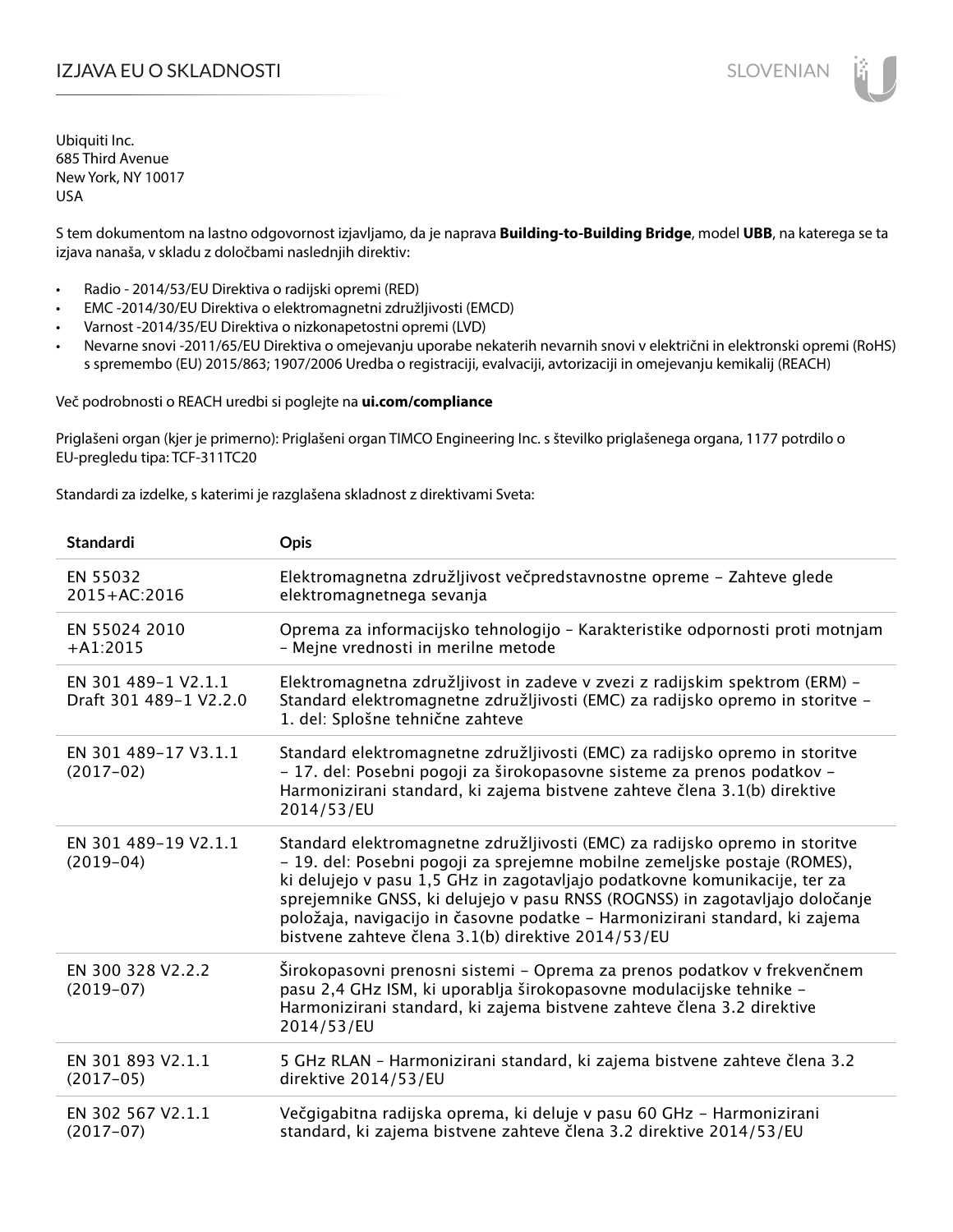

| <b>Standardi</b>                 | <b>Opis</b>                                                                                                                                                                                                                                                                                                               |
|----------------------------------|---------------------------------------------------------------------------------------------------------------------------------------------------------------------------------------------------------------------------------------------------------------------------------------------------------------------------|
| EN 303 413 V1.1.1<br>$(2017-06)$ | Satelitske zemeljske postaje in sistemi (SES) - Sprejemniki globalnih<br>navigacijskih satelitskih sistemov (GNSS) - Radijska oprema, ki deluje v<br>frekvenčnem območju od 1 164 MHz do 1 300 MHz in od 1 559 MHz do 1 610<br>MHz - Harmonizirani standard, ki zajema bistvene zahteve člena 3.2 direktive<br>2014/53/EU |
| EN 62311 2008                    | Ocena elektronske in električne opreme glede omejevanja izpostavljenosti ljudi<br>elektromagnetnim sevanjem (0 Hz - 300 GHz)                                                                                                                                                                                              |
| EN 62368-1<br>2014+A11:2017      | Oprema za avdio/video, informacijsko in komunikacijsko tehnologijo - 1. del:<br>Varnostne zahteve                                                                                                                                                                                                                         |
| <b>CE Marking</b>                | C E                                                                                                                                                                                                                                                                                                                       |
|                                  |                                                                                                                                                                                                                                                                                                                           |

Mark Feil Compliance Manager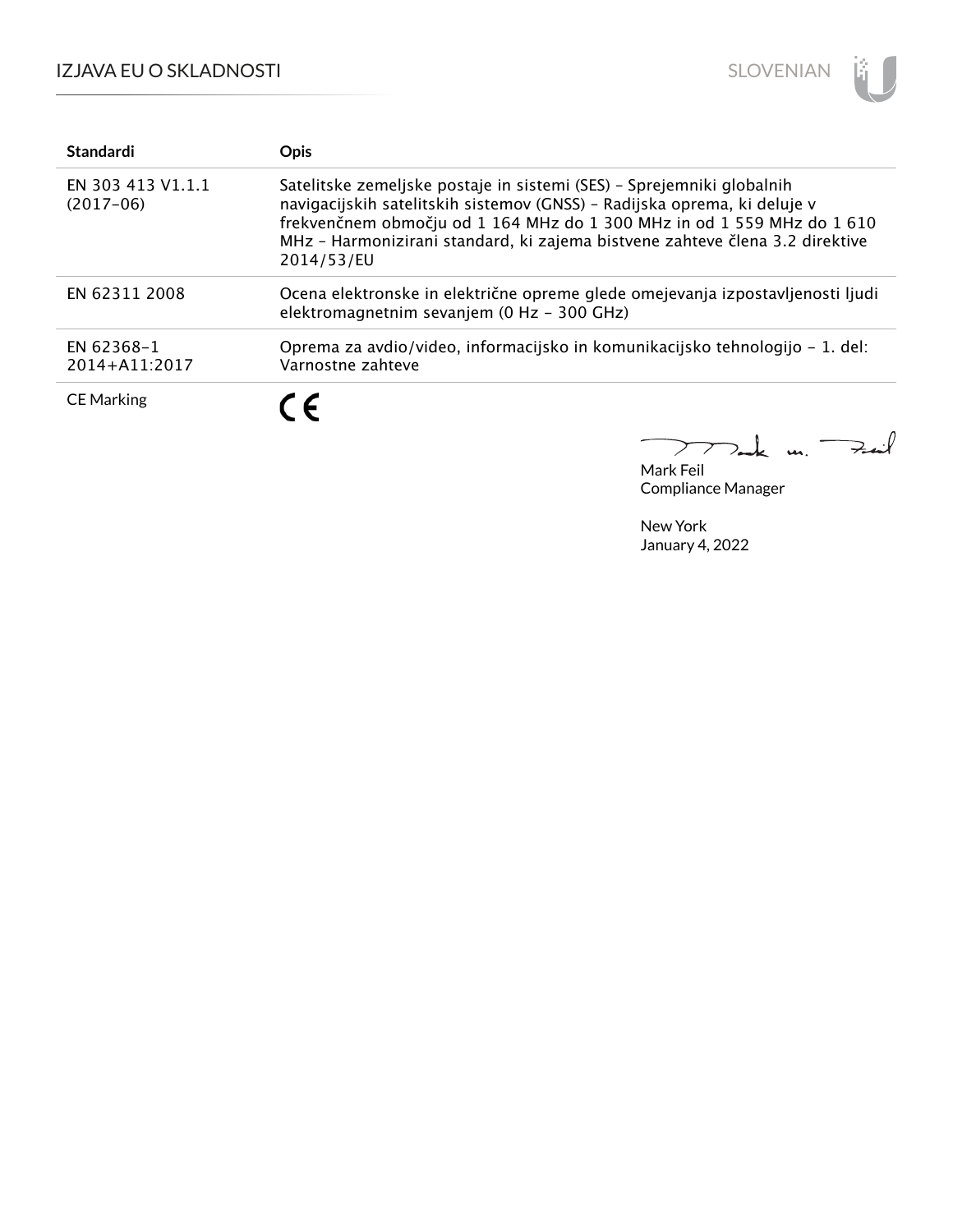Διά του παρόντος δηλώνουμε με αποκλειστική ευθύνη μας ότι το **Building-to-Building Bridge**, μοντέλο **UBB**, στο οποίο αναφέρεται η παρούσα δήλωση, είναι σύμφωνο με τις διατάξεις των Οδηγιών

- Ραδιοεξοπλισμός Οδηγία Ραδιοεξοπλισμού (RED) 2014/53/ΕΕ
- EMC Οδηγία Ηλεκτρομαγνητικής Συμβατότητας (EMCD) 2014/30/ΕΕ
- Ασφάλεια Οδηγία Χαμηλής Τάσης (LVD) 2014/35/ΕΕ
- Επικίνδυνα Υλικά Περιορισμός της Χρήσης Ορισμένων Επικίνδυνων Ουσιών σε Ηλεκτρικό και Ηλεκτρονικό Εξοπλισμό (RoHS) 2011/65/ΕΕ με τροποποίηση (ΕΕ) 2015/863. Καταχώριση, Αξιολόγηση, Εξουσιοδότηση και Περιορισμός Χημικών Ουσιών (REACH) 1907/2006

Για περισσότερες λεπτομέρειες σχετικά με το REACH, παρακαλούμε ανατρέξτε στη διεύθυνση **ui.com/compliance**

Κοινοποιημένος οργανισμός (όπου ισχύει): Κοινοποιημένος οργανισμός TIMCO Engineering Inc. με αριθμό κοινοποιημένου οργανισμού, 1177 πιστοποιητικό εξέτασης τύπου ΕΕ: TCF-311TC20

Πρότυπα προϊόντων στα οποία δηλώνεται η συμμόρφωση των οδηγιών του Συμβουλίου:

| Πρότυπα                                       | Περιγραφή                                                                                                                                                                                                                                                                                                                                                                                                                                                |
|-----------------------------------------------|----------------------------------------------------------------------------------------------------------------------------------------------------------------------------------------------------------------------------------------------------------------------------------------------------------------------------------------------------------------------------------------------------------------------------------------------------------|
| EN 55032<br>2015+AC:2016                      | Ηλεκτρομαγνητική συμβατότητα εξοπλισμού πολυμέσων - Απαιτήσεις<br>εκπομπών                                                                                                                                                                                                                                                                                                                                                                               |
| EN 55024 2010<br>$+A1:2015$                   | Εξοπλισμός τεχνολογίας πληροφοριών - Χαρακτηριστικά θωράκισης - Όρια<br>και μέθοδοι μέτρησης                                                                                                                                                                                                                                                                                                                                                             |
| EN 301 489-1 V2.1.1<br>Draft 301 489-1 V2.2.0 | Ηλεκτρομαγνητική συμβατότητα και Θέματα Ραδιοφάσματος (ERM). Πρότυπο<br>ηλεκτρομαγνητικής συμβατότητας (ΕΜC) για ραδιοεξοπλισμό και υπηρεσίες.<br>Μέρος 1: Κοινές τεχνικές απαιτήσεις                                                                                                                                                                                                                                                                    |
| EN 301 489-17 V3.1.1<br>$(2017-02)$           | Πρότυπο ηλεκτρομαγνητικής συμβατότητας (EMC) για ραδιοεξοπλισμό και<br>υπηρεσίες. Μέρος 17: Ειδικοί όροι για Συστήματα Μετάδοσης Δεδομένων<br>Ευρείας Ζώνης · Εναρμονισμένο Πρότυπο που καλύπτει τις βασικές<br>απαιτήσεις του άρθρου 3.1 (β) της Οδηγίας 2014/53 / ΕΕ                                                                                                                                                                                   |
| EN 301 489-19 V2.1.1<br>$(2019-04)$           | Πρότυπο Ηλεκτρομαγνητικής Συμβατότητας (ΕΜC) για ραδιοεξοπλισμό και<br>υπηρεσίες. Μέρος 19: Ειδικοί όροι για τη λήψη Μόνο Κινητών Σταθμών<br>Γης (ROMES) που λειτουργούν στη ζώνη 1,5 GHz παρέχοντας επικοινωνίες<br>δεδομένων και δέκτες GNSS που λειτουργούν στη ζώνη RNSS (ROGNSS)<br>παρέχοντας δεδομένα θέσης, πλοήγησης και χρονισμού. Εναρμονισμένο<br>Πρότυπο που καλύπτει τις βασικές απαιτήσεις του άρθρου 3.1 (β) της<br>Οδηγίας 2014/53 / ΕΕ |
| EN 300 328 V2.2.2<br>$(2019-07)$              | Ευρυζωνικά συστήματα μετάδοσης. Εξοπλισμός μετάδοσης δεδομένων<br>που λειτουργεί στη ζώνη ISM 2,4 GHz και χρησιμοποιεί ευρυζωνικές<br>τεχνικές διαμόρφωσης. Εναρμονισμένο πρότυπο που καλύπτει τις βασικές<br>απαιτήσεις του άρθρου 3.2 της Οδηγίας 2014/53 / ΕΕ                                                                                                                                                                                         |
| EN 301 893 V2.1.1<br>$(2017-05)$              | 5 GHz RLAN. Εναρμονισμένο Πρότυπο που καλύπτει τις βασικές απαιτήσεις<br>του άρθρου 3.2 της Οδηγίας 2014/53/ΕΕ                                                                                                                                                                                                                                                                                                                                           |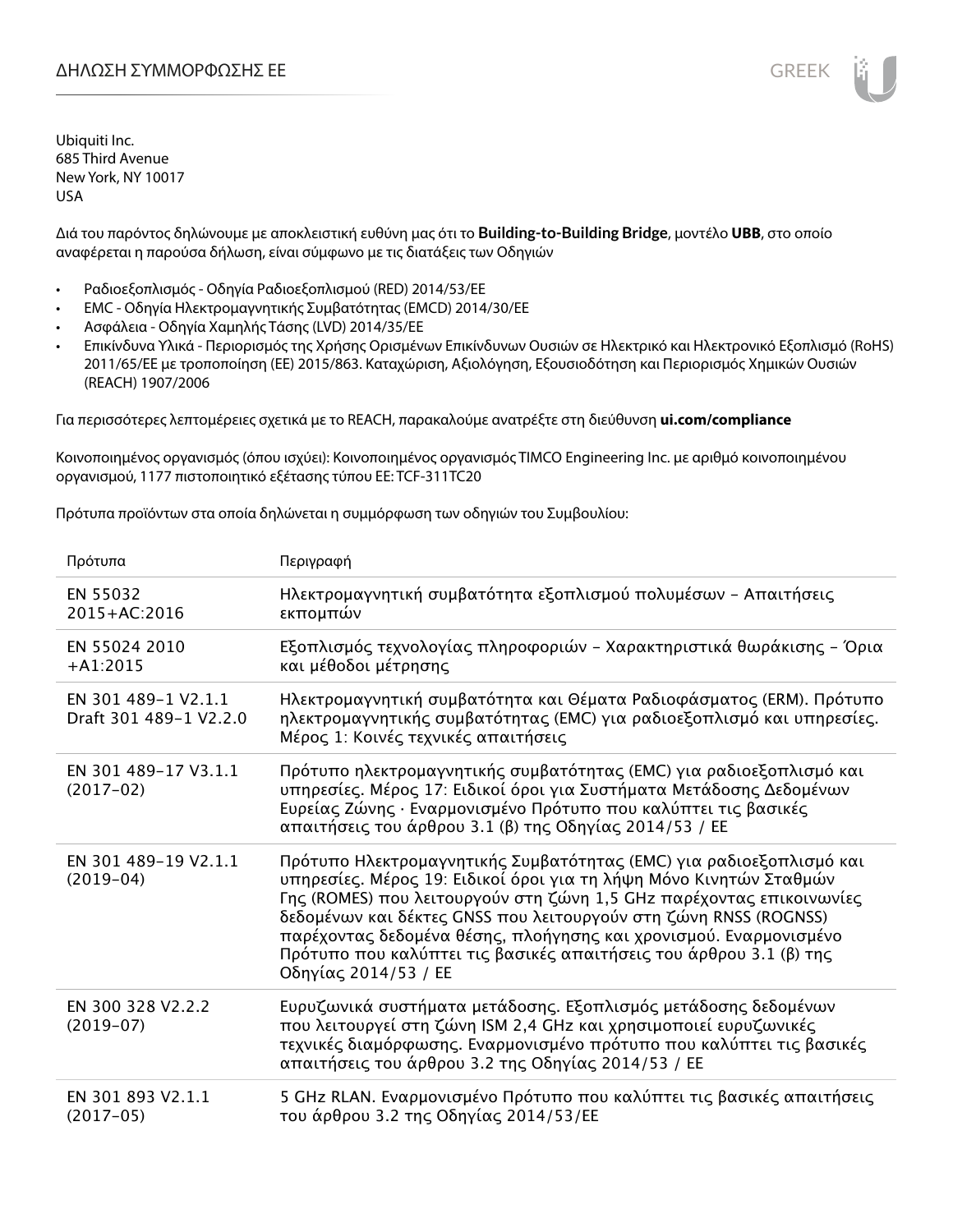## ΔΗΛΩΣΗ ΣΥΜΜΟΡΦΩΣΗΣ ΕΕ



| Πρότυπα                          | Περιγραφή                                                                                                                                                                                                                                                                                                                    |
|----------------------------------|------------------------------------------------------------------------------------------------------------------------------------------------------------------------------------------------------------------------------------------------------------------------------------------------------------------------------|
| EN 302 567 V2.1.1<br>$(2017-07)$ | Ραδιοεξοπλισμός πολλαπλών Gigabit/s που λειτουργεί στη ζώνη 60 GHz.<br>Εναρμονισμένο Πρότυπο που καλύπτει τις βασικές απαιτήσεις του άρθρου<br>3.2 της Οδηγίας 2014/53/ΕΕ                                                                                                                                                    |
| EN 303 413 V1.1.1<br>$(2017-06)$ | Δορυφορικοί Σταθμοί Γης και Συστήματα (SES). Δέκτες Παγκόσμιου<br>Δορυφορικού Συστήματος Πλοήγησης (GNSS). Ραδιοεξοπλισμός που<br>λειτουργεί από ζώνες συχνοτήτων 1 164 MHz έως 1 300 MHz και 1 559<br>MHz έως 1 610 MHz. Εναρμονισμένο Πρότυπο που καλύπτει τις βασικές<br>απαιτήσεις του άρθρου 3.2 της Οδηγίας 2014/53/ΕΕ |
| EN 62311 2008                    | Αξιολόγηση ηλεκτρονικού και ηλεκτρικού εξοπλισμού που σχετίζεται με<br>περιορισμούς έκθεσης στον άνθρωπο για ηλεκτρομαγνητικά πεδία (0 Hz -<br>300 GHz)                                                                                                                                                                      |
| EN 62368-1<br>2014+A11:2017      | Εξοπλισμός τεχνολογίας ήχου/εικόνας, πληροφορικής και επικοινωνιών -<br>Μέρος 1: Απαιτήσεις ασφάλειας                                                                                                                                                                                                                        |
| <b>CE Marking</b>                | ء َ′                                                                                                                                                                                                                                                                                                                         |

Tak m. Fait  $\searrow$ Mark Feil

Compliance Manager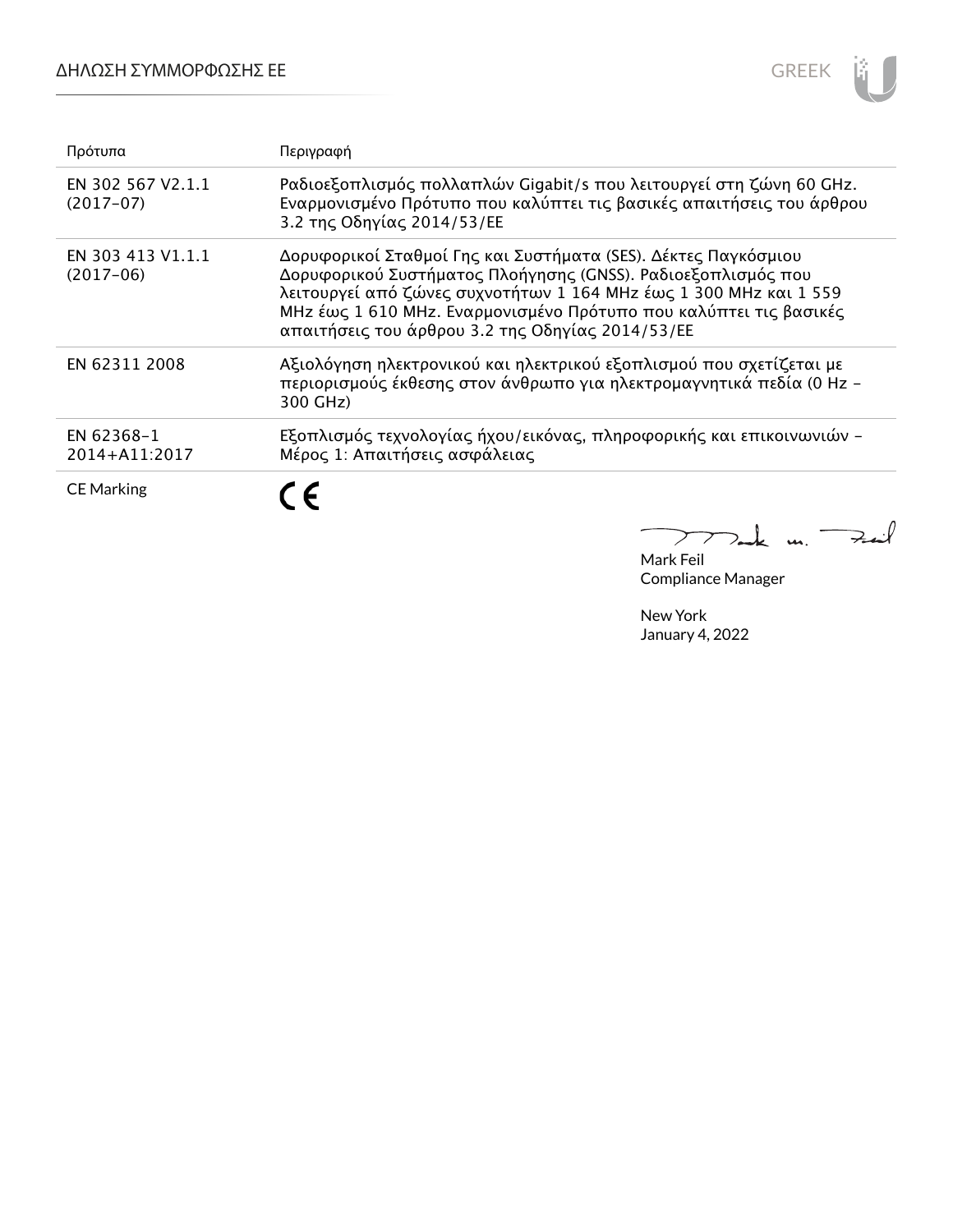# EÚ VYHLÁSENIE O SÚHLASE SLOVAK SLOVAK

Ubiquiti Inc. 685 Third Avenue New York, NY 10017 USA

Týmto prehlasuje, na našu výlučnú zodpovednosť, že **Building-to-Building Bridge**, model **UBB**, ktorého sa toto vyhlásenie týka, je v súlade s ustanoveniami Smerníc

- Rádio 2014/53/EÚ Smernica o Rádiových Zariadeniach (RED)
- EMC -2014/30/EÚ Smernica o Elektromagnetickej Kompatibilite (EMCD)
- Bezpečnosť -2014/35/EÚ Smernica o Nízkom Napätí (LVD)
- Nebezpečné Materiály -2011/65/EÚ Obmedzenie Používania Určitých Nebezpečných Látok v Elektrických a Elektronických Zariadeniach (RoHS) s dodatkom (EÚ) 2015/863; 1907/2006 Registrácia, Hodnotenie, Autorizácia a Obmedzenie chemikálií (REACH)

Ďalšie informácie o REACH môžete nájsť na **ui.com/compliance**

Notifikovaný orgán (ak je to relevantné): Notifikovaný orgán TIMCO Engineering Inc. s číslom notifikovaného orgánu, 1177 certifikát EÚ skúšky typu: TCF-311TC20

Normy výrobkov, s ktorými sa deklaruje zhoda so smernicami Rady:

| Štandardy                                     | <b>Popis</b>                                                                                                                                                                                                                                                                                                                                                                                                                                        |
|-----------------------------------------------|-----------------------------------------------------------------------------------------------------------------------------------------------------------------------------------------------------------------------------------------------------------------------------------------------------------------------------------------------------------------------------------------------------------------------------------------------------|
| EN 55032<br>2015+AC:2016                      | Elektromagnetická kompatibilita multimediálnych zariadení - emisné<br>požiadavky                                                                                                                                                                                                                                                                                                                                                                    |
| EN 55024 2010<br>$+A1:2015$                   | Zariadenia informačných technológií - Charakteristiky odolnosti - Limity a<br>metódy merania                                                                                                                                                                                                                                                                                                                                                        |
| EN 301 489-1 V2.1.1<br>Draft 301 489-1 V2.2.0 | Elektromagnetická kompatibilita a záležitosti rádiového spektra (ERM). Norma<br>elektromagnetickej kompatibility (EMC) pre rádiové zariadenia a služby:<br>Spoločné technické požiadavky                                                                                                                                                                                                                                                            |
| EN 301 489-17 V3.1.1<br>$(2017-02)$           | Norma elektromagnetickej kompatibility (EMC) na rádiové zariadenia a služby.<br>17. časť: Osobitné podmienky pre širokopásmové systémy prenosu dát.<br>Harmonizovaná norma vzťahujúca sa na základné požiadavky článku 3.1 písm.<br>b) smernice $2014/53/EU$                                                                                                                                                                                        |
| EN 301 489-19 V2.1.1<br>$(2019-04)$           | Norma elektromagnetickej kompatibility (EMC) na rádiové zariadenia a<br>služby. 19. časť: Osobitné podmienky pre mobilné pozemské stanice (ROMES)<br>pracujúce len na príjem v pásme 1,5 GHz, ktoré poskytujú dátové komunikácie,<br>a prijímače GNSS pracujúce v pásme RNSS (ROGNSS), ktoré poskytujú údaje o<br>polohe, navigácii a časovaní. Harmonizovaná norma vzťahujúca sa na základné<br>požiadavky článku 3.1 písm. b) smernice 2014/53/EÚ |
| EN 300 328 V2.2.2<br>$(2019-07)$              | Širokopásmové prenosové systémy. Zariadenia na prenos údajov pracujúce<br>v pásme ISM 2,4 GHz a používajúce širokopásmové modulačné techniky.<br>Harmonizovaná norma vzťahujúca sa na základné požiadavky článku 3.2<br>smernice 2014/53/EÚ                                                                                                                                                                                                         |
| EN 301 893 V2.1.1<br>$(2017-05)$              | 5 GHz RLAN; harmonizovaná norma vzťahujúca sa na základné požiadavky<br>článku 3.2 smernice 2014/53/EÚ                                                                                                                                                                                                                                                                                                                                              |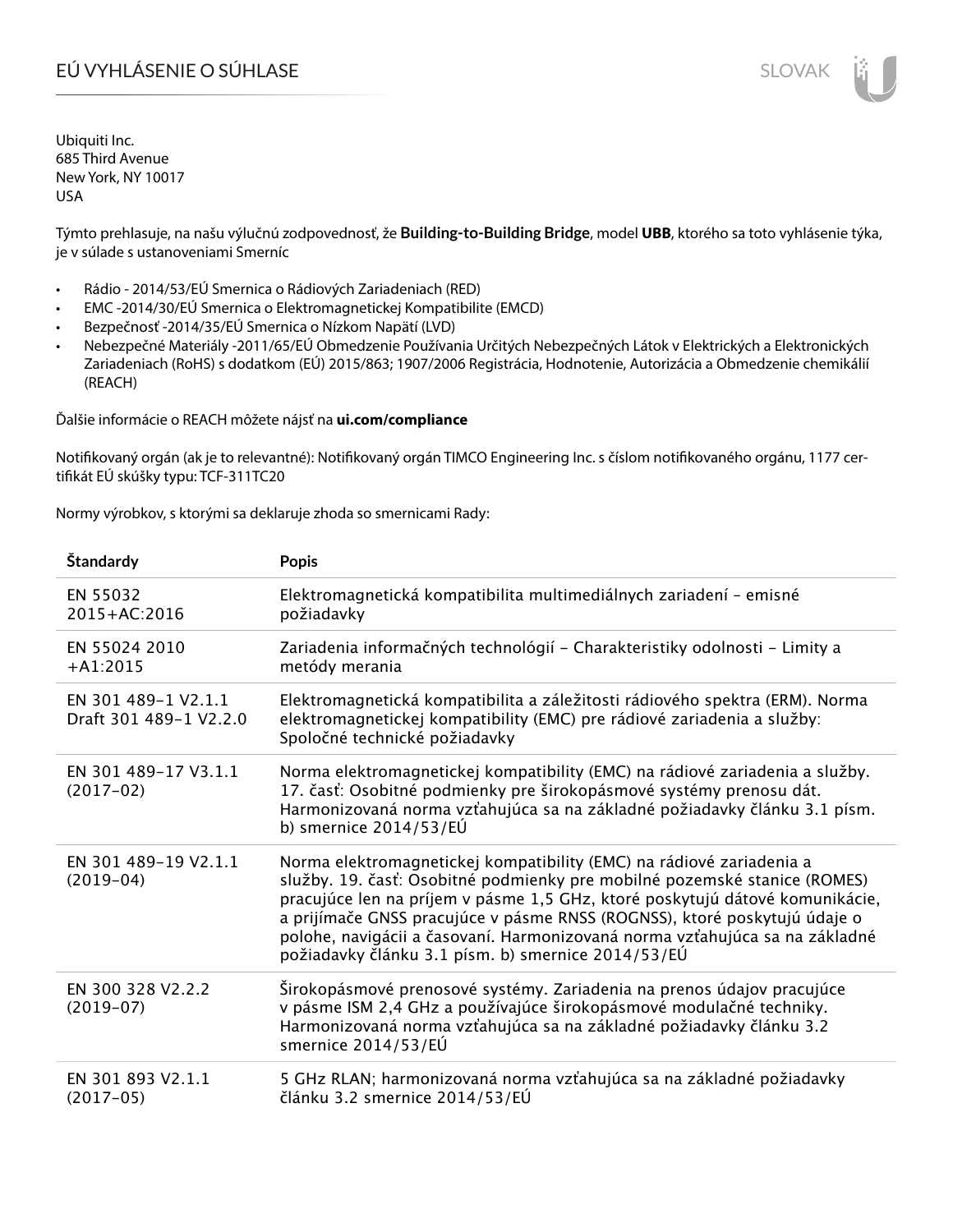# EÚ VYHLÁSENIE O SÚHLASE



| Štandardy                        | <b>Popis</b>                                                                                                                                                                                                                                                                                                    |
|----------------------------------|-----------------------------------------------------------------------------------------------------------------------------------------------------------------------------------------------------------------------------------------------------------------------------------------------------------------|
| EN 302 567 V2.1.1<br>$(2017-07)$ | Viacgigabitové/s rádiové zariadenia pracujúce v pásme 60 GHz -<br>Harmonizovaná norma vzťahujúca sa na základné požiadavky článku 3.2<br>smernice 2014/53/EÚ                                                                                                                                                    |
| EN 303 413 V1.1.1<br>$(2017-06)$ | Satelitné pozemské stanice a systémy (SES); prijímače globálneho navigačného<br>satelitného systému (GNSS); rádiové zariadenia používané vo frekvenčných<br>pásmach 1 164 MHz až 1 300 MHz a 1 559 MHz až 1 610 MHz; harmonizovaná<br>norma vzťahujúca sa na základné požiadavky článku 3.2 smernice 2014/53/EÚ |
| EN 62311 2008                    | Posudzovanie elektronických a elektrických zariadení v súvislosti s<br>obmedzeniami vystavenia ľudí elektromagnetickým poliam (0 Hz - 300 GHz)                                                                                                                                                                  |
| EN 62368-1<br>2014+A11:2017      | Zariadenia audio/video, informačnej a komunikačnej technológie – časť 1:<br>Bezpečnostné požiadavky                                                                                                                                                                                                             |
| <b>CE Marking</b>                | $\epsilon$                                                                                                                                                                                                                                                                                                      |

 $k$  m. Fail  $\mathcal{P}\mathcal{P}$  $\sum_{i=1}^{n}$ 

Mark Feil Compliance Manager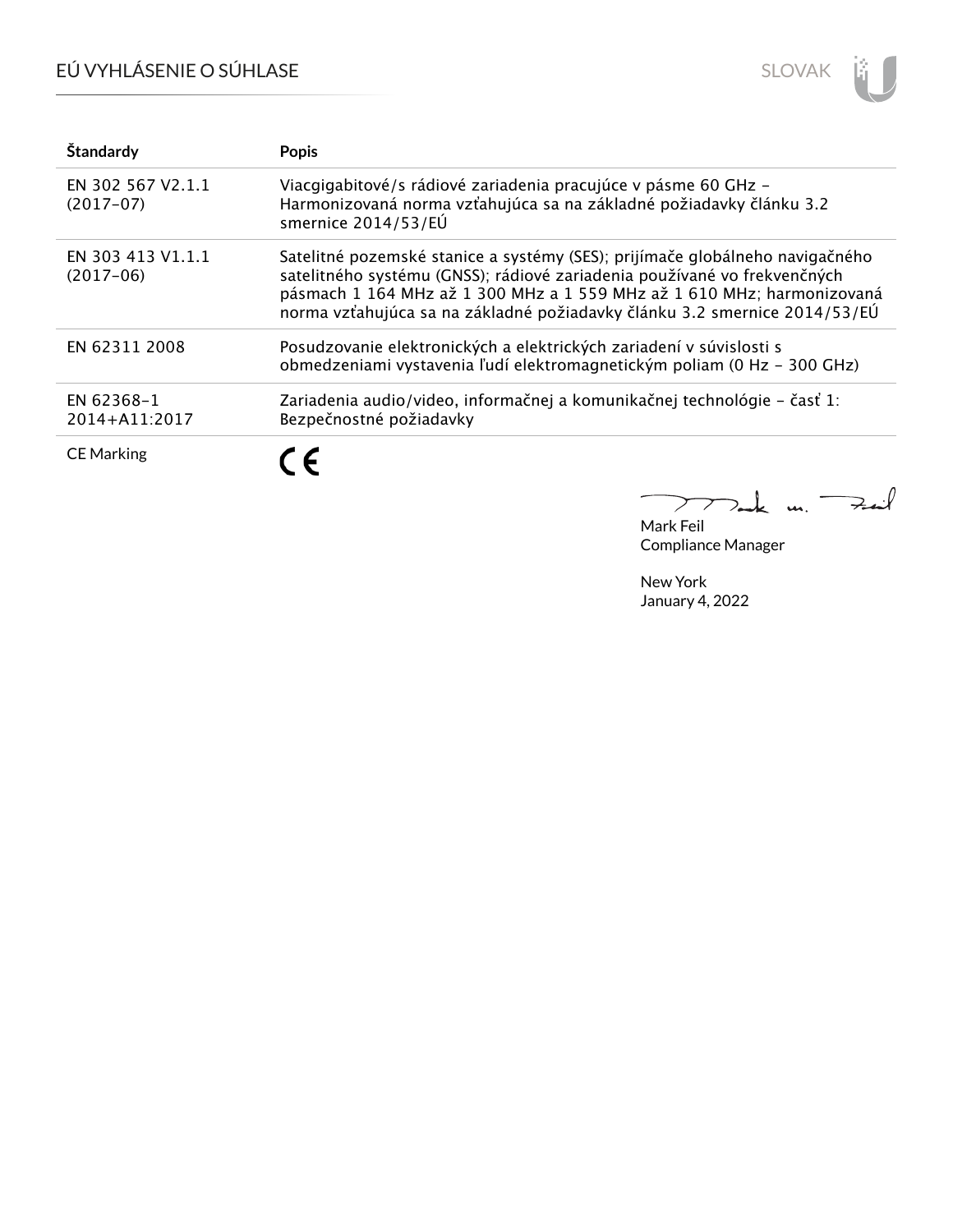## ES ATBILSTĪBAS DEKLARĀCIJA VALODAS ARĀ ATBILSTĪBAS DEKLARĀCIJA VALODAS ARĀ ATBILSTĪBAS DEKLARĀCIJA VALODAS ARĀ

Ubiquiti Inc. 685 Third Avenue New York, NY 10017 USA

Vienīgi uz savu atbildību deklarējam, ka iekārtas "**Building-to-Building Bridge**" modelis "**UBB**", uz ko attiecas šī deklarācija, atbilst šādu direktīvu noteikumiem:

- radio 2014/53/ES Radioiekārtu direktīva (RED);
- elektromagnētiskā saderība 2014/30/ES Elektromagnētiskās saderības direktīva (EMCD);
- drošība 2014/35/ES Zemsprieguma direktīva (LVD);
- bīstami materiāli 2011/65/ES Atsevišķu bīstamu ķīmisko vielu izmantošanas ierobežojumi elektriskajās un elektroniskajās iekārtās (RoHS) ar grozījumu (ES) 2015/863; 1907/2006 Ķīmisko vielu reģistrēšana, novērtēšana, atļaušana un ierobežošana (REACH).

Papildinformāciju par REACH lūdzam skatīt tīmekļa vietnē **ui.com/compliance**

Pilnvarotā iestāde (ja piemērojams): pilnvarotā iestāde TIMCO Engineering Inc. ar paziņotās iestādes numuru, 1177 ES tipa pārbaudes sertifikāts: TCF-311TC20

Produktu standarti, kuriem ir deklarēta atbilstība Padomes direktīvām:

| <b>Standarti</b>                              | <b>Apraksts</b>                                                                                                                                                                                                                                                                                                                                                                                                                                                                                |
|-----------------------------------------------|------------------------------------------------------------------------------------------------------------------------------------------------------------------------------------------------------------------------------------------------------------------------------------------------------------------------------------------------------------------------------------------------------------------------------------------------------------------------------------------------|
| EN 55032<br>2015+AC:2016                      | Multivides iekārtu elektromagnētiskā saderība - Emisijai piemērojamās prasības                                                                                                                                                                                                                                                                                                                                                                                                                 |
| EN 55024 2010<br>$+A1:2015$                   | Informācijas tehnoloģijas iekārtas - Traucējumnoturības raksturlielumi -<br>Robežvērtības un mērīšanas metodes                                                                                                                                                                                                                                                                                                                                                                                 |
| EN 301 489-1 V2.1.1<br>Draft 301 489-1 V2.2.0 | Elektromagnētiskā saderība un radiofrekvenču spektra jautājumi (ERM);<br>Elektromagnētiskās saderības (EMS) standarts radioiekārtām un dienestiem; 1.<br>daļa: Vispārējās tehniskās prasības                                                                                                                                                                                                                                                                                                   |
| EN 301 489-17 V3.1.1<br>$(2017-02)$           | Elektromagnētiskās saderības (EMS) standarts radioiekārtām un dienestiem;<br>17. daļa: Īpašie nosacījumi platjoslas datu pārraides sistēmām; Saskaņotais<br>standarts, kas atbilst Direktīvas 2014/53/ES 3. panta 1. punkta b) apakšpunkta<br>pamatprasībām                                                                                                                                                                                                                                    |
| EN 301 489-19 V2.1.1<br>$(2019-04)$           | Elektromagnētiskās saderības (EMS) standarts radioiekārtām un dienestiem;<br>19. daļa: Īpašie nosacījumi tikai uztverošajām mobilajām Zemes stacijām<br>(ROMES), kas nodrošina datu sakarus un darbojas 1,5 GHz frekvenču joslā, un<br>GNSS uztvērējiem, kas darbojas RNSS frekvenču joslā (ROGNSS) un nodrošina<br>pozicionēšanas, navigācijas un laika sinhronizācijas datus; Saskaņotais<br>standarts, kas atbilst Direktīvas 2014/53/ES 3. panta 1. punkta b) apakšpunkta<br>pamatprasībām |
| EN 300 328 V2.2.2<br>$(2019-07)$              | Platjoslas pārraides sistēmas; Datu pārraides iekārtas, kas darbojas 2,4 GHz<br>ISM joslā un izmanto platjoslas modulācijas paņēmienus; Saskaņotais standarts,<br>kas atbilst Direktīvas 2014/53/ES 3. panta 2. punkta pamatprasībām                                                                                                                                                                                                                                                           |
| EN 301 893 V2.1.1<br>$(2017-05)$              | 5 GHz RLAN; Saskaņotais standarts, kas atbilst Direktīvas 2014/53/ES 3. panta<br>2. punkta pamatprasībām                                                                                                                                                                                                                                                                                                                                                                                       |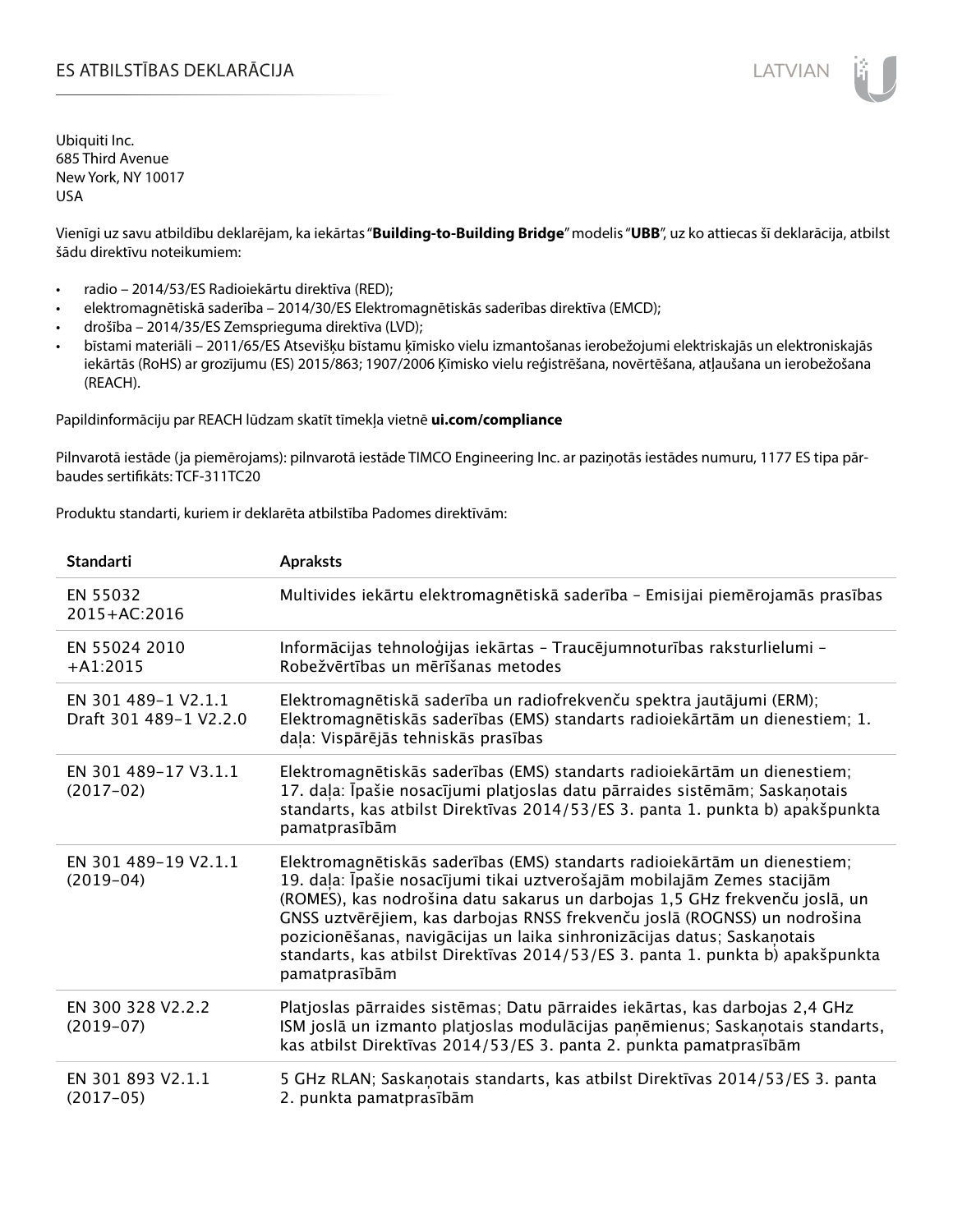# ES ATBILSTĪBAS DEKLARĀCIJA



| <b>Standarti</b>                 | <b>Apraksts</b>                                                                                                                                                                                                                                                                                                 |
|----------------------------------|-----------------------------------------------------------------------------------------------------------------------------------------------------------------------------------------------------------------------------------------------------------------------------------------------------------------|
| EN 302 567 V2.1.1<br>$(2017-07)$ | Radioiekārtas ar vairāku gigabitu ātrumu, kas darbojas 60 GHz frekvenču joslā;<br>Saskaņotais standarts, kas atbilst Direktīvas 2014/53/ES 3. panta 2. punkta<br>pamatprasībām                                                                                                                                  |
| EN 303 413 V1.1.1<br>$(2017-06)$ | Satelītu Zemes stacijas un sistēmas (SES); Globālās navigācijas satelītu sistēmas<br>(GNSS) uztvērēji; Radioiekārtas, kas darbojas no 1 164 MHz līdz 1 300 MHz<br>un no 1 559 MHz līdz 1 610 MHz frekvenču joslās; Saskaņotais standarts, kas<br>atbilst Direktīvas 2014/53/ES 3. panta 2. punkta pamatprasībām |
| EN 62311 2008                    | Elektronisko un elektrisko iekārtu novērtēšana attiecībā uz ierobežojumiem 0<br>Hz-300 GHz elektromagnētisko lauku iedarbībai uz cilvēkiem                                                                                                                                                                      |
| EN 62368-1<br>2014+A11:2017      | Audio/video, informācijas un komunikācijas tehnoloģiju aprīkojums - 1. daļa:<br>Drošības prasības                                                                                                                                                                                                               |
| <b>CE Marking</b>                |                                                                                                                                                                                                                                                                                                                 |

 $\Rightarrow$ il  $\overline{a}$ m. <sup>-</sup>  $\geq$ 

Mark Feil Compliance Manager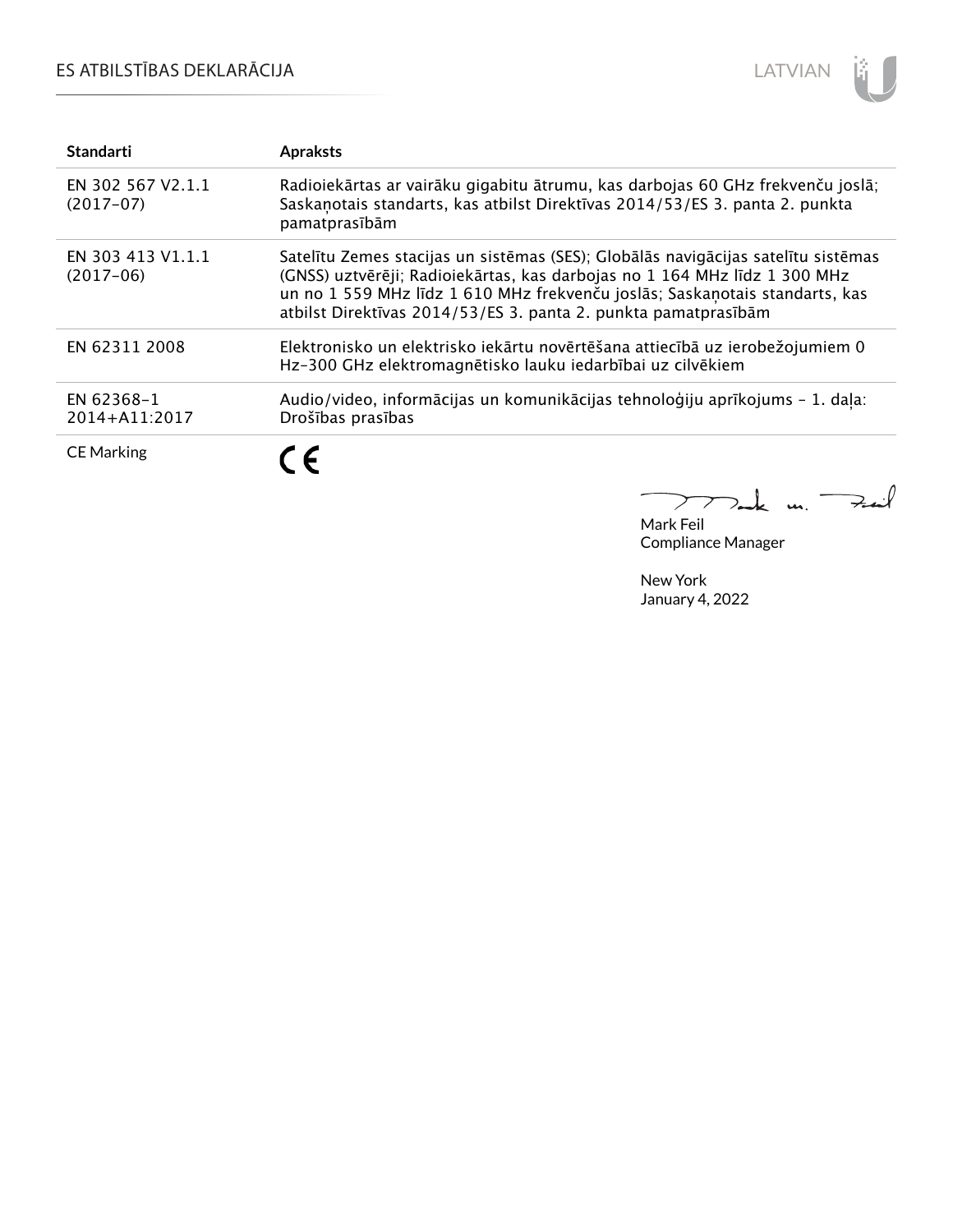## ES ATITIKIMO DEKLARACIJA NA SATITIKIMO DEKLARACIJA NA SATITIKIMO DE SATITIKIMO DE KLARACIJA NA SATITIKIMO DE KLA

Ubiquiti Inc. 685 Third Avenue New York, NY 10017 USA

Šiuo pareiškimu prisiimdami visą atsakomybe pareiškia, kad "**Building-to-Building Bridge", UBB** modelis, su kuriuo susijusi ši deklaracija, atitinka direktyvų nuostatas

- Radijo 2014/53/EU Radijo įrangos direktyva (RĮD)
- ESD -2014/30/EU Elektromagnetinio suderinamumo direktyva (ESD)
- Sauga -2014/35/EU Žemos įtampos direktyva (LVD)
- Kenksmingos medžiagos -2011/65/EU Tam tikrų pavojingų medžiagų naudojimo elektros ir elektroninėje įrangoje apribojimas (RoHS) pakeitimas (EU) 2015/863; 1907/2006 Registracija, Vertinimas, Cheminių medžiagų leidimas ir apribojmas (RVACH)

Dėl papildomos informacijos apie RVACH, kreipkitės į **ui.com/compliance**

Notifikuotoji įstaiga (jei taikoma): Notifikuotoji įstaiga TIMCO Engineering Inc. su notifikuotosios įstaigos numeriu, 1177 ES tipo tyrimo sertifikatas: TCF-311TC20

Gaminių standartai, kuriems deklaruojama atitiktis Tarybos direktyvoms:

| Standartai                                    | Apibūdinimas                                                                                                                                                                                                                                                                                                                                                                                                                                                                         |
|-----------------------------------------------|--------------------------------------------------------------------------------------------------------------------------------------------------------------------------------------------------------------------------------------------------------------------------------------------------------------------------------------------------------------------------------------------------------------------------------------------------------------------------------------|
| EN 55032<br>2015+AC:2016                      | Multimedijos elektromagentinis suderinamumas - spinduliuotės reikalavimai                                                                                                                                                                                                                                                                                                                                                                                                            |
| EN 55024 2010<br>$+A1:2015$                   | Informacinių technologijų įranga. Imuniteto charakteristikos. Ribos ir matavimo<br>metodai                                                                                                                                                                                                                                                                                                                                                                                           |
| EN 301 489-1 V2.1.1<br>Draft 301 489-1 V2.2.0 | Elektromagnetinis suderinamumas ir radijo spektro dalykai (ERM); Radijo ryšio<br>jrangos ir paslaugų elektromagnetinio suderinamumo (EMS) standartas. 1 dalis.<br>Bendrieji techniniai reikalavimai                                                                                                                                                                                                                                                                                  |
| EN 301 489-17 V3.1.1<br>$(2017-02)$           | Radijo ryšio įrangos ir mobiliojo ryšio elektromagnetinio suderinamumo (EMS)<br>standartas. 4 dalis. Fiksuotųjų radijo ryšių ir pagalbinės įrangos specialiosios<br>salygos; suderintas standartas, apimantis esminius Direktyvos 2014/53 / ES 3<br>straipsnio 1 dalies b punkto reikalavimus                                                                                                                                                                                        |
| EN 301 489-19 V2.1.1<br>$(2019-04)$           | Radijo ryšio įrangos ir mobiliojo ryšio elektromagnetinio suderinamumo (EMS)<br>standartas. 19 dalis: Specialiosios sąlygos priimti tik 1,5 GHz dažnių juostoje<br>veikiančias judriąsias žemės stotis (ROMES), teikiančias duomenų ryšį, ir GNSS<br>imtuvus, veikiančius RNSS juostoje (ROGNSS), teikiančius padėties nustatymo,<br>navigacijos ir laiko duomenis; suderintas standartas, apimantis esminius<br>Direktyvos 2014/53 / ES 3 straipsnio 1 dalies b punkto reikalavimus |
| EN 300 328 V2.2.2<br>$(2019-07)$              | Plačiajuosčio ryšio sistemos; Duomenų perdavimo įranga, veikianti 2,4 GHz<br>ISM juostoje ir naudojanti plačiajuosčio ryšio moduliacijos metodus; suderintas<br>standartas, apimantis esminius Direktyvos 2014/53 / ES 3 straipsnio 2 dalies<br>reikalavimus                                                                                                                                                                                                                         |
| EN 301 893 V2.1.1<br>$(2017-05)$              | 5 GHz RLAN; Suderintas standartas, apimantis esminius Direktyvos 2014/53 /<br>ES 3 straipsnio 2 dalies reikalavimus                                                                                                                                                                                                                                                                                                                                                                  |
| EN 302 567 V2.1.1<br>$(2017-07)$              | Kelių gigabitų radijo ryšio įranga, veikianti 60 GHz dažnių juostoje; Suderintas<br>standartas, apimantis esminius Direktyvos 2014/53 / ES 3 straipsnio 2 dalies<br>reikalavimus                                                                                                                                                                                                                                                                                                     |